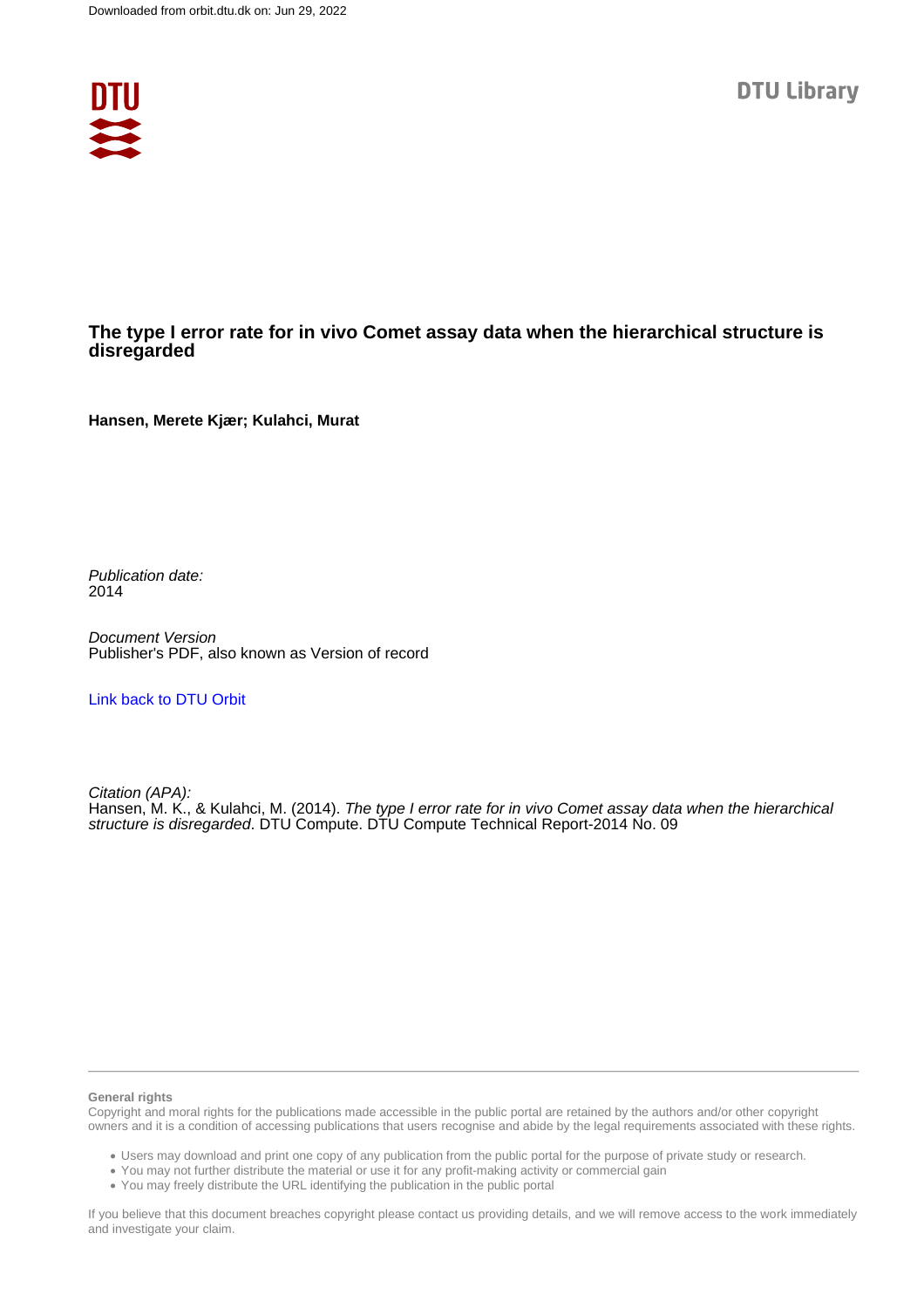# The type I error rate for in vivo Comet assay data when the hierarchical structure is disregarded

DTU Compute Technical Report-2014-09

Merete Kjær Hansen<sup>∗</sup> and Murat Kulahci

Department of Applied Mathematics and Computer Science, Technical University of Denmark, DK–2800 Kgs. Lyngby, Denmark

June 15, 2014

<sup>∗</sup>Corresponding author, e-mail: mkha@dtu.dk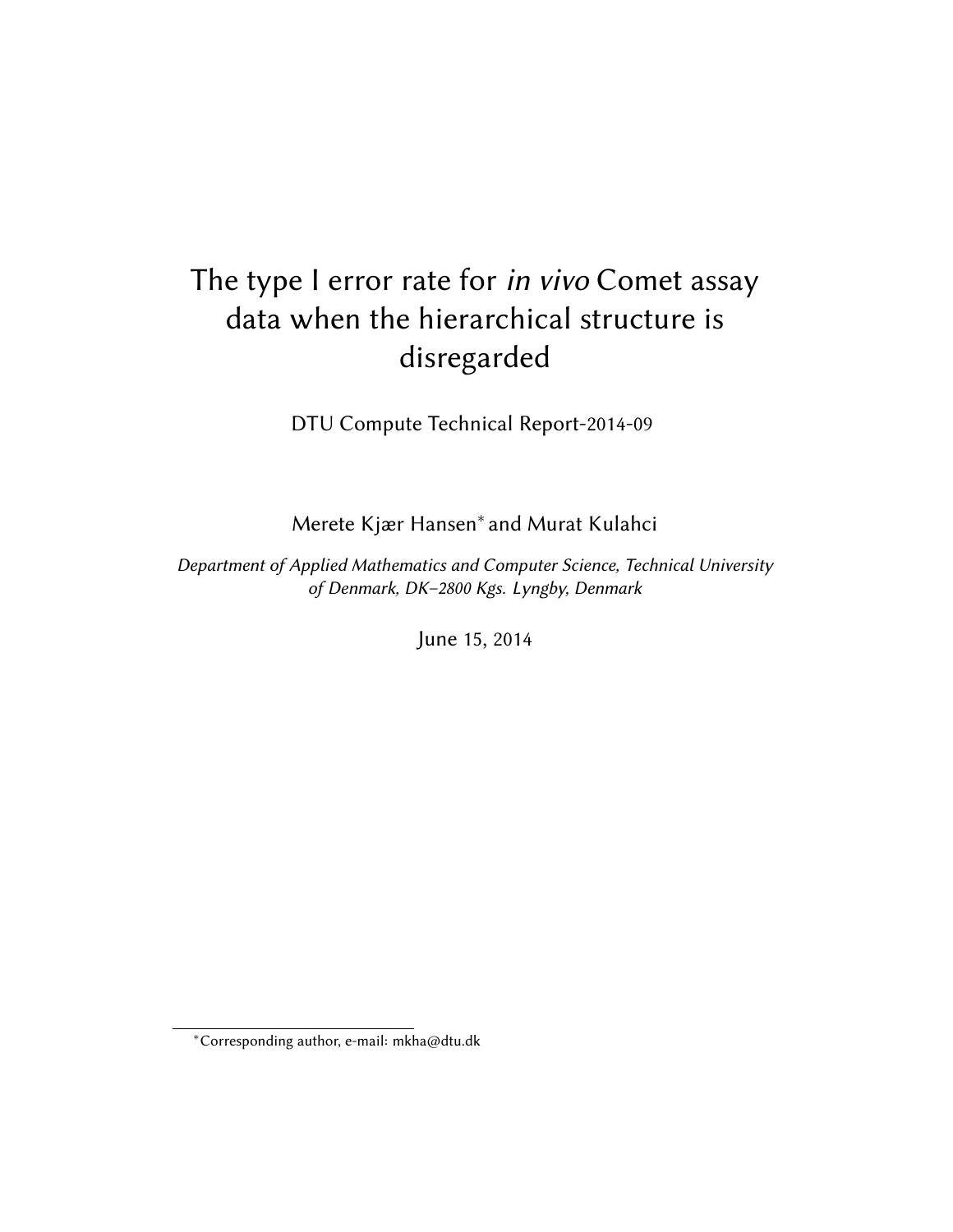#### Abstract

The Comet assay is a sensitive technique for detection of DNA strand breaks. The experimental design of in vivo Comet assay studies are often hierarchically structured, which should be reflected in the statistical analysis. However, the hierarchical structure sometimes seems to be disregarded, and this imposes considerable impact on the type I error rate. This study aims to demonstrate the implications that result from disregarding the hierarchical structure. Different combinations of the factor levels as they appear in a literature study give type I error rates up to 0.51 and for all combinations the type I error rate is greater than the nominal  $\alpha$  at 0.05. Closed-form expressions based on scaled  $F$ -distributions using the Welch-Satterthwaite approximation are provided to show how the type I error rate is affected. With this study we hope to motivate researchers to be more precise regarding the exposition of the statistical methodology and to suitably account for the hierarchical structure of Comet assay data whenever present.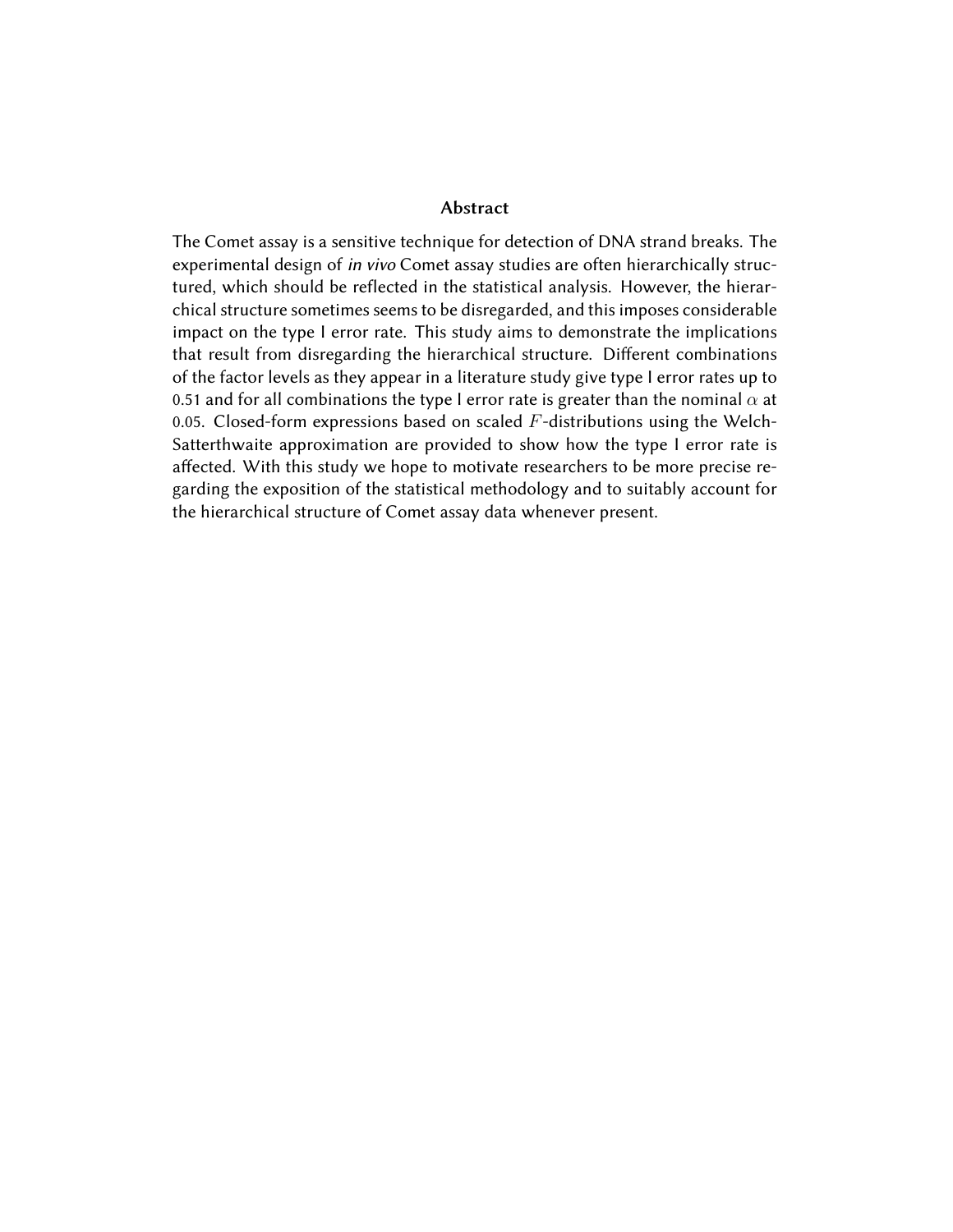# **Contents**

| 1               | Introduction                                                                                              | $\mathbf{1}$   |  |  |  |  |
|-----------------|-----------------------------------------------------------------------------------------------------------|----------------|--|--|--|--|
| $\overline{2}$  | Comet assay data                                                                                          |                |  |  |  |  |
| 3               | Statistical analysis of Comet assay data                                                                  |                |  |  |  |  |
|                 | Using raw cell scores as the response $\dots \dots \dots \dots \dots$<br>3.1                              | 4              |  |  |  |  |
|                 | Summarizing the response for each slide $\ldots \ldots \ldots \ldots$<br>3.2                              | $\overline{4}$ |  |  |  |  |
|                 | Summarizing the response for each animal<br>3.3                                                           | 5              |  |  |  |  |
| 4               | Literature study                                                                                          | 5              |  |  |  |  |
| 5               | Notation and existing results                                                                             | 7              |  |  |  |  |
| 6               | Hierarchical models for hierarchical data                                                                 | 9              |  |  |  |  |
| $7\overline{ }$ | The type I error rate - Disregarding the hierarchical structure                                           |                |  |  |  |  |
|                 | Using raw cell scores as the response<br>7.1                                                              | 11             |  |  |  |  |
|                 | Summarizing the response for each slide $\ldots \ldots \ldots \ldots$<br>7.2                              | 13             |  |  |  |  |
| 8               | <b>Discussion</b>                                                                                         | 20             |  |  |  |  |
|                 | Appendices                                                                                                | 22             |  |  |  |  |
| $\mathsf{A}$    | Expectation and variance of $Y_{ijk}$ , $\overline{Y}_{ij}$ , $\overline{Y}_{i}$ and $\overline{Y}_{i}$ . | 22             |  |  |  |  |
| B               | Distribution of the sum of squares<br>25                                                                  |                |  |  |  |  |
|                 | C Approximate distribution of a linear combination of $\chi^2$ variates                                   | 28             |  |  |  |  |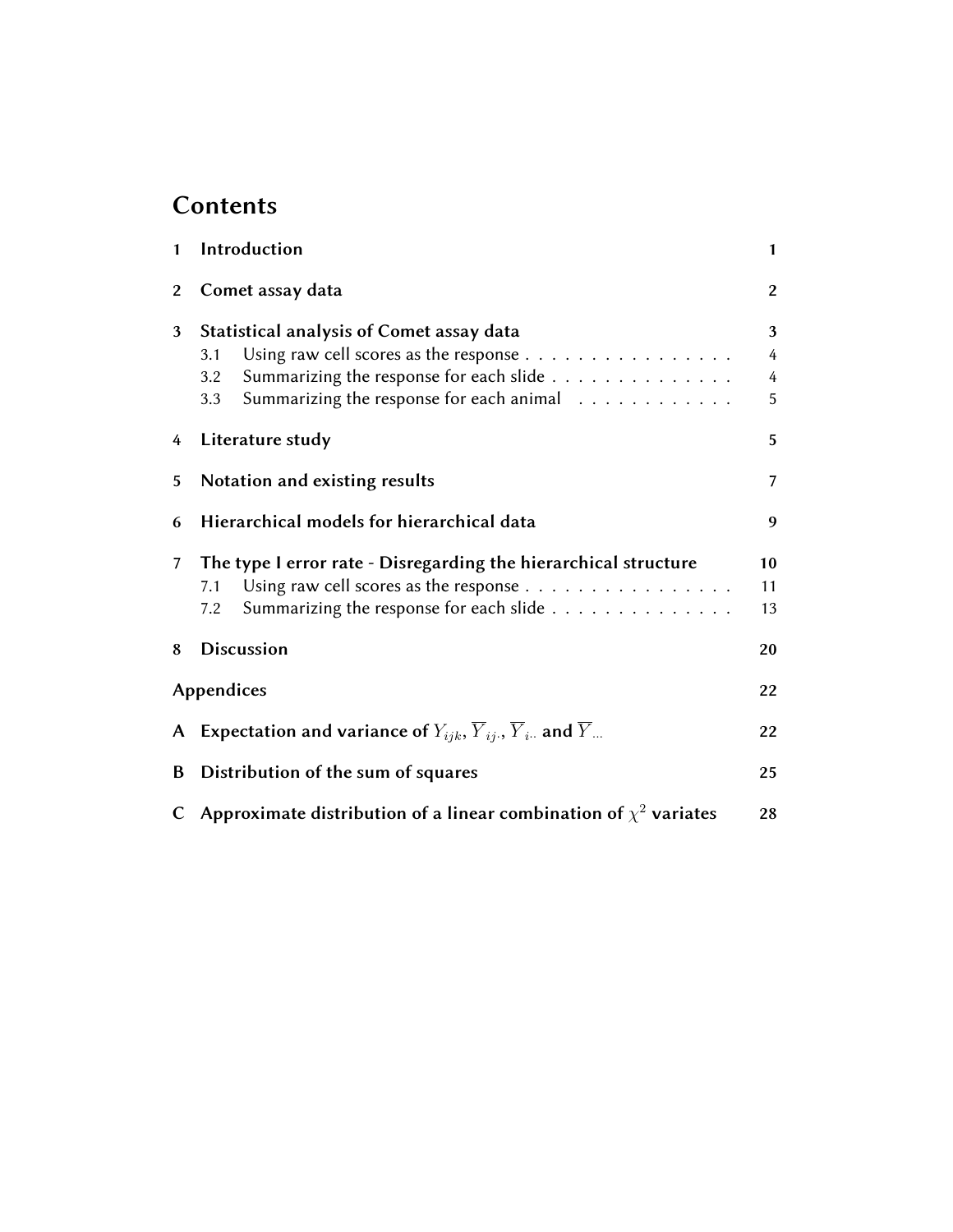### 1 Introduction

Damage to our DNA occurs continuously due to both endogenous (e.g. metabolic processes) and exogenous (e.g. environmental agents) factors. DNA repair mechanisms are effective and constantly active, but some damages are irreparable. Accumulation of damages to the DNA may eventually become hazardous, as it may lead to unregulated cell division and tumors may evolve (Jeggo and Löbrich, 2007). The Comet assay is a rapid and sensitive technique for measuring DNA strand breaks within mammalian cells. The name of the assay originates from the images of comet-like structures that emerge due to DNA migration during electrophoresis of treated cells (Kumaravel and Jha, 2006; Hartmann et al., 2003).

A common design of the in vivo Comet assay entails hierarchically structured data. However, this does not seem to be accounted for in the statistical analysis. This led us to investigate the implications in terms of the type I error rate when the hierarchical structure of the data is disregarded. The type I error rate for two different hierarchical structures were assessed and it was investigated whether the the type I error rate considerably exceeded the nominal  $\alpha$ . Closed-form expressions are provided for one of these cases.

A literature study revealed that it was not possible to determine exactly how data were analyzed due to an inadequate description. This is unfortunate since it impedes reproducibility and blurs the interpretation of the reported results. Although some researchers may analyze data properly, we find it likely that others are inspired by the insufficient description in the papers and thereby unintentionally may fail to allow properly for the nested structure.

The aim of this study is twofold. First, we aim to shed light on the insufficient description of the statistical modeling that currently characterizes some papers describing Comet assay data. Second, the implications of disregarding the hierarchical structure of data in the statistical modeling are assessed.

All results and derivations in this report assume balanced data, i.e. that the number of observations in each subgroup are the same. This is usually endavoured in Comet assay studies and it is not uncommon for designed experiments in general.

The structure of the report is as follows. Section 2 describes a common design of Comet assay studies and the resulting inherent hierarchical nature of the collected data. Section 3 presents possible statistical models for fitting raw or summarized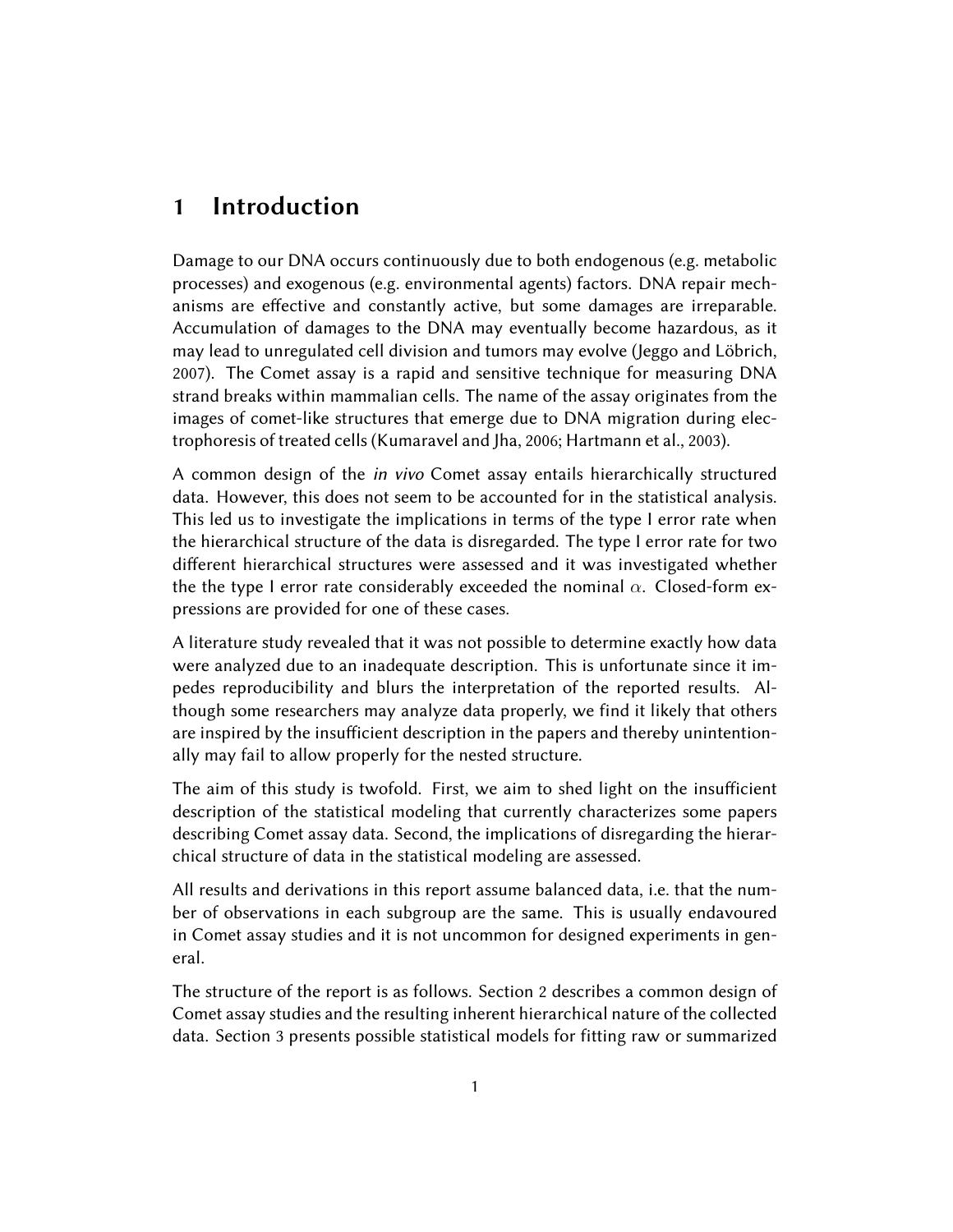

Figure 1: Outline of the design commonly used in Comet assay studies. This example shows three treatment groups, four animals per treatment and two slides per animal. For each slide a number of cells are scored, usually in the range of 50-100 cells.

Comet assay data. Section 4 describes a literature review examining the statistical analysis conducted in these published studies. Section 5 exposits the notation and relevant existing results that are used in this report. In Section 6 we look at the sampling distribution when a nested mixed-effects model is used to fit data. Section 7 provides simulated type I error rates when the hierarchical data structure is ignored in case of two different hierarchical data structures. Furthermore, closed-form expressions for the type I error rate for one of these cases is derived. Section 8 contains a discussion of the results. Some intermediate derivations are given in the Appendix.

### 2 Comet assay data

A common design of in vivo Comet assay studies is illustrated in Figure 1. Animals are randomly assigned to one of a number of different treatment groups. These treatment groups often include one negative control group, one positive control group and dose groups where increasing doses of the compound of interest are administered to the animals. For each animal there are a number of slides, in practice usually one to three slides, and from each slide a number of cells are scored.

This setup imposes a hierarchical structure of data, that is, the cells are nested within slide, that in turn is nested within animal, which again is nested within treatment. Often the interest lies in the assessment of the genotoxic effect potentially induced by the specific doses of the specific compound tested. The specific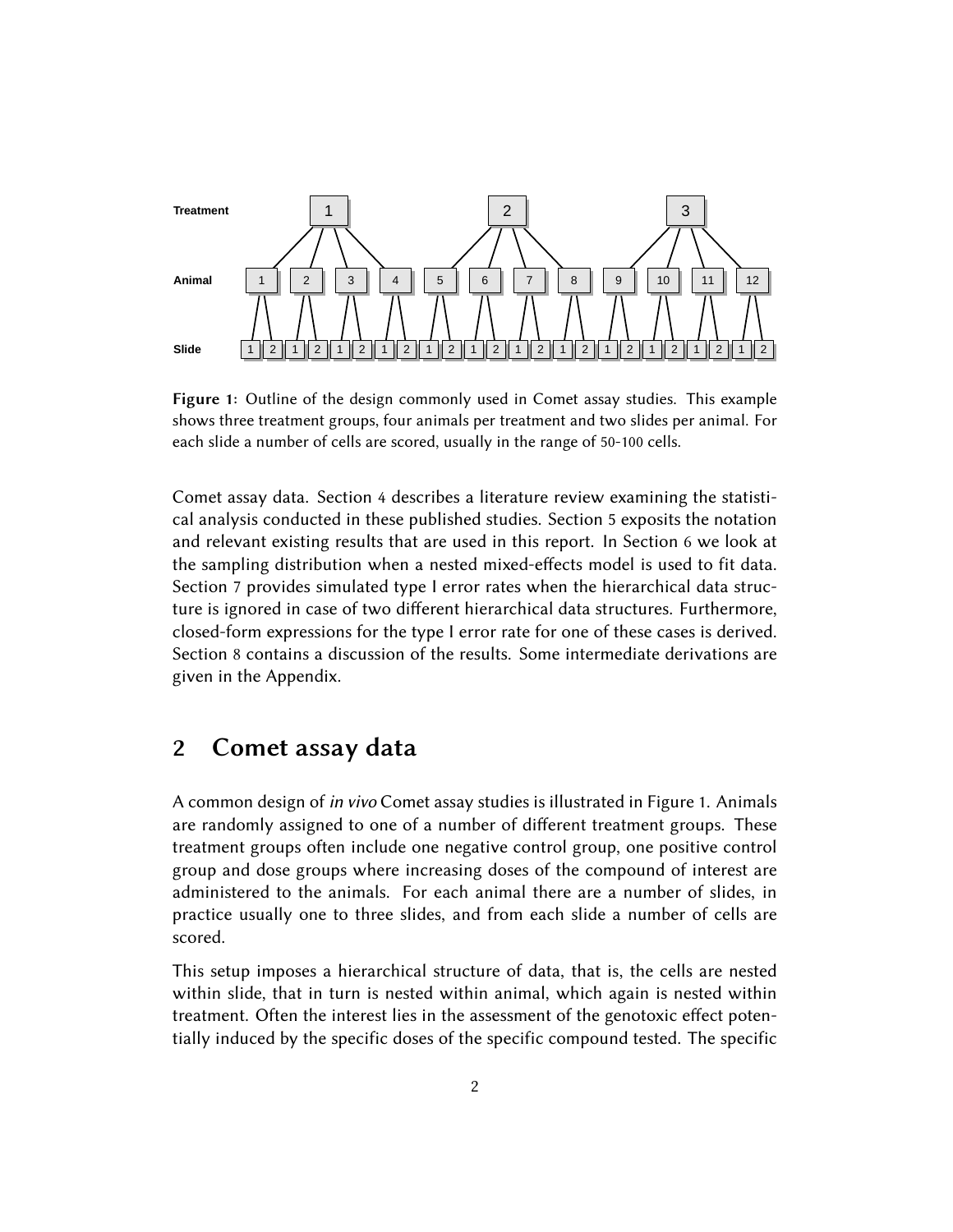animals used in the study is not of particular interest but merely act as representatives of the general population of that species.

50-100 cells are usually scored for each slide and the shape of the individual electrophoresed cells are very distinct. Cells can be scored both manually and automatically. One example of manual scoring is to categorise each cell in one of five categories ranging from 0 to 4 according to the shape of the cell, and a total sum is calculated for each slide or animal (Zan et al., 2013; Pesarini et al., 2013; Malta et al., 2012). Automated scoring is performed by imaging software. Popular end points are % tail DNA (percent DNA located in the Comet "tail") and the Olive tail moment, which is the product of the tail length and % tail DNA (Olive et al., 1990; Lovell and Omori, 2008). Most of the findings in the current report will be equally relevant for all types of end points assuming that they are normally distributed, possibly by transformation.

Sometimes, a summary statistic is calculated and used as response in the statistical modeling. A natural question that arises is which summary statistic to employ. Different summary statistics have been proposed, including the mean (Bright et al., 2011; Lovell et al., 1999; Wiklund and Agurell, 2003), the median (Bright et al., 2011; Lovell et al., 1999; Wiklund and Agurell, 2003; Duez et al., 2003), the 75th percentile (Lovell et al., 1999; Duez et al., 2003) and the 90th percentile (Lovell et al., 1999; Wiklund and Agurell, 2003). Also, to comply with the skewness of the within-slide distributions it has been suggested to log-transform the raw data prior to the summary calculations (Lovell and Omori, 2008). Although a few studies specifically address these issues, there is currently no consensus as to which statistic most appropriately summarizes data.

### 3 Statistical analysis of Comet assay data

Comet assay data can be analyzed in different ways. For some end points (e.g.  $\%$ tail DNA and tail moment) data are heavily skewed and it has been suggested to model the data by means of the Weibull distribution (Ejchart and Sadlej-Sosnowska, 2003; Verde et al., 2006). In practice, it seems that only statistical methods relying on the normal distribution are used and three related statistical models valid for fitting Comet assay data are presented in the following. When data are balanced and normally distributed all three methods are equivalent. However, this requires that the statistical model matches data, i.e. if a summary statistic some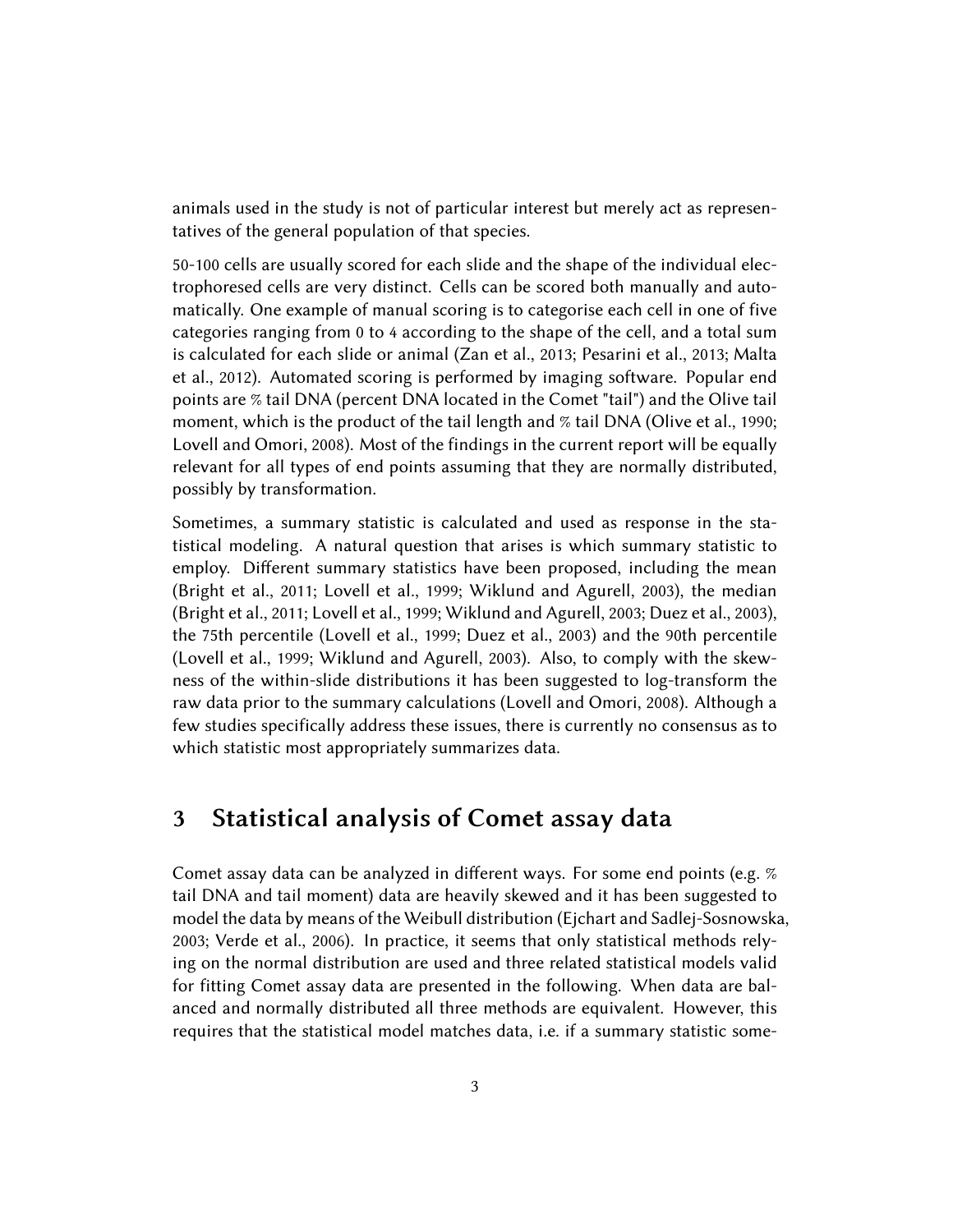how is calculated from the raw data this should appropriately be reflected in the model. Due to the assumption of normally distributed data it may be requisite to transform data prior to the statistical modeling.

#### 3.1 Using raw cell scores as the response

When the raw cell scores are used as the response the hierarchical structure of data and the randomly selected animals should be properly accounted for. This can be done by employing a linear mixed-effects model with treatment as a fixed effect and animal and slide as random effects. Animal is nested within treatment and slide is nested within animal:

$$
Y_{ijkl} = \mu + \tau_i + \beta_{(i)j} + \gamma_{(ij)k} + \varepsilon_{(ijk)l}
$$
\n(1)

where

$$
i = 1, ..., a, j = 1, ..., b, k = 1, ..., c, l = 1, ..., n,
$$
  
 $\beta_{(i)j} \sim N(0, \sigma_{\beta}^2), \quad \gamma_{(ij)k} \sim N(0, \sigma_{\gamma}^2), \quad \varepsilon_{(ijk)l} \sim N(0, \sigma^2).$ 

 $Y_{ijkl}$  is the  $ijkl$ th observation (one score for each cell) and  $\mu$  and  $\tau_i$  are the fixed effects for the intercept and treatment, respectively.  $\beta_{(i)j}$  is the random effect of the jth animal nested within the ith treatment,  $\gamma(i)$  is the random effect of the kth slide nested within the ith treatment and jth animal and  $\varepsilon_{(ij)k}$  is the within-group error. The parentheses in the subscripts indicate the nesting structure with the parent level(s) given inside the parentheses. See Montgomery (2005) for a more elaborate exposition of the linear mixed-effects model with nested effects.

#### 3.2 Summarizing the response for each slide

Another way to analyze data is to summarize the % tail DNA distribution for each slide into a single summary statistic and use this measure in the subsequent analysis. Due to the hierarchical structure of data and the randomly selected animals a suitable analysis of the summarized data is a linear mixed-effects model with treatment as a fixed effect and animal as a random effect and with animal nested within treatment:

$$
Y_{ijk} = \mu + \tau_i + \beta_{(i)j} + \varepsilon_{(ij)k} \tag{2}
$$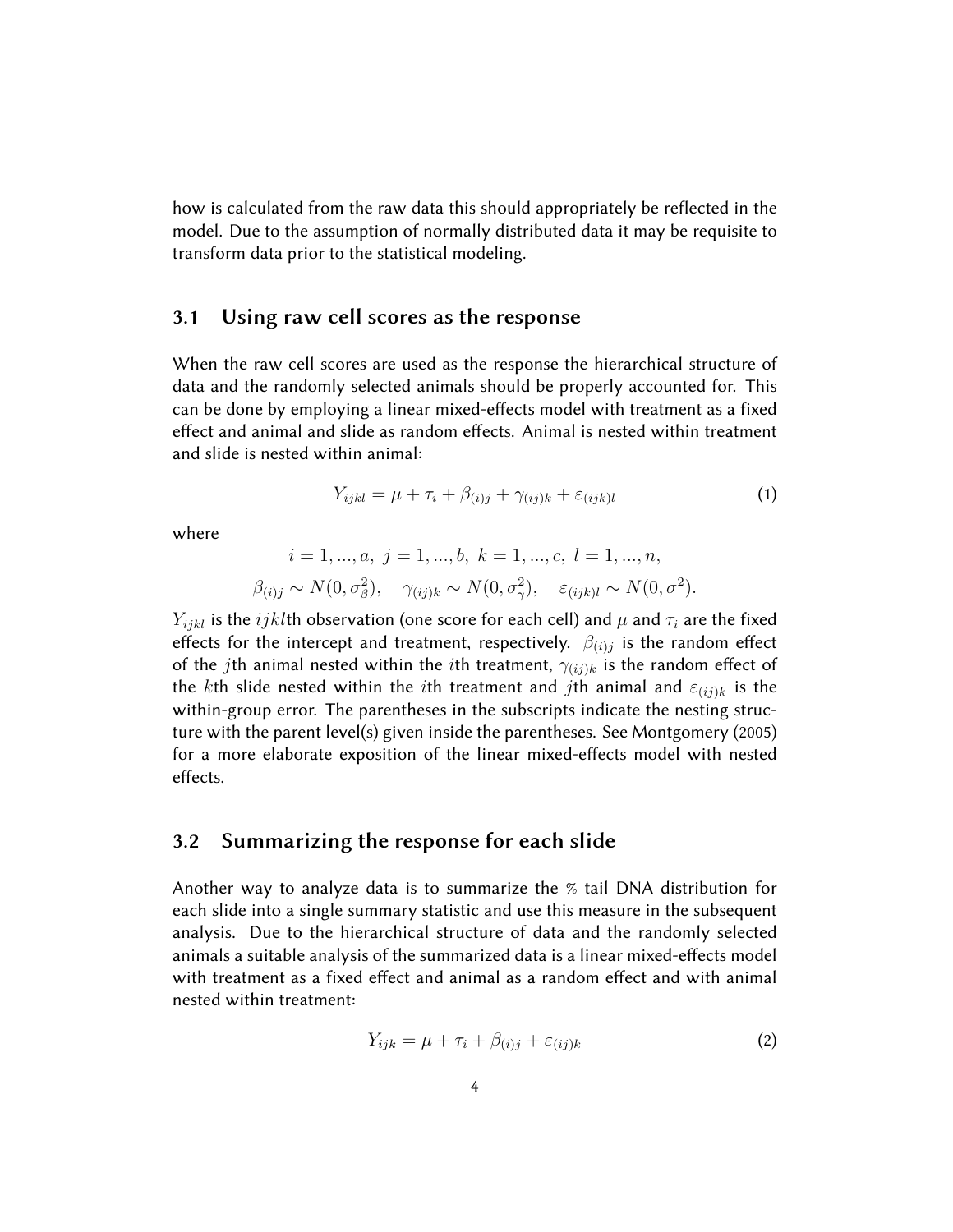where

$$
i = 1, ..., a, j = 1, ..., b, k = 1, ..., n,
$$
  
 $\beta_{(i)j} \sim N(0, \sigma_{\beta}^2), \quad \varepsilon_{(ij)k} \sim N(0, \sigma^2).$ 

 $Y_{ijk}$  is the summary statistic of interest calculated for each slide and  $\mu$  and  $\tau_i$  are the fixed effects for the intercept and treatment, respectively.  $\beta_{(i)j}$  is the random effect of the jth animal nested within the ith treatment and  $\varepsilon_{(ij)k}$  is the withingroup error.

#### 3.3 Summarizing the response for each animal

A third option is to calculate a summary statistic for each animal and use this as the response. A suitable model is the fixed-effects model with treatment as a fixed effect:

$$
Y_{ij} = \mu + \tau_i + \varepsilon_{ij} \tag{3}
$$

where

$$
i = 1, ..., a, j = 1, ..., n,
$$
  

$$
\varepsilon_{ij} \sim N(0, \sigma^2).
$$

 $Y_{ij}$  is the summary statistic of interest calculated for each animal,  $\mu$  and  $\tau_i$  are fixed effects for the intercept and treatment, respectively, and  $\varepsilon_{ij}$  is the withingroup error.

### 4 Literature study

To investigate how data are analyzed in practice a literature study was carried out. Papers were retrieved from the search engine Web of Science with *title: in vivo* and topic: Comet assay from January 2012 until December 2013, which resulted in 95 papers. Of these, 47 papers conducted in vivo Comet assay studies with an experimental setup similar to Figure 1, and these were included in the current literature study.

Throughout the papers the execution of the experiment was well-described. This apply in particular to non-statistical aspects but also information about the number of treatment groups, number of animals per group, number of slides per animal and number of cells per slide were often clearly stated.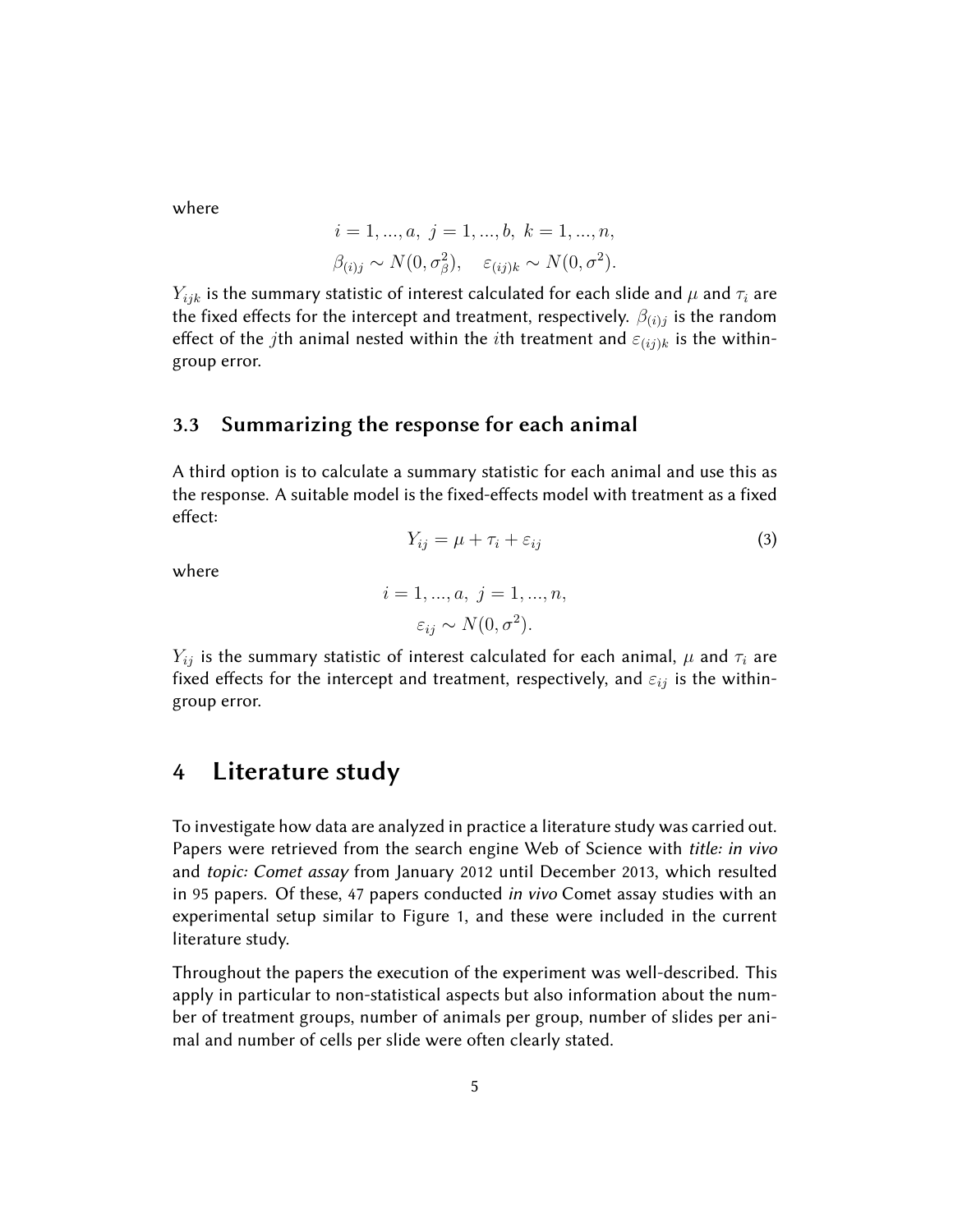Regarding the statistical analysis of the Comet assay data it was in general not easy to determine how it was conducted. None of the papers defined a statistical model and no test statistics, degrees of freedom or other pointers were given. Most often it was briefly stated that data were analyzed with one-way ANOVA (45%), ANOVA (21%) or Kruskal-Wallis test (15%). The remaining papers predominantly used Student's  $t$ -test (also in case of more than two treatments), Mann-Whitneys U test or post-hoc tests such as Dunnett's test without preceeding use of other statistical models. None of the papers mentioned mixed models, repeated measures ANOVA, random effects, nested effects or the like.

18 papers (38%) stated "Results are expressed as mean  $\pm$  SD" (or mean  $\pm$  SE) or something similarly phrased. However, it was not clear how it was calculated, i.e. if these measures were calculated for each slide, for each animal etc. Also, it was not clear whether the statement was related to the tables presenting data or the statistical analysis of data. In some of these cases other summary statistics were calculated prior to the statistical analysis, i.e. in at least some cases it seems only to concern the tables summarizing data.

23 papers (49%) calculated a summary measure prior to the statistical analysis. Of these, only 15 papers (65%) clearly stated how it was done, and in these cases a summary statistic most often was calculated for each animal; that amounts to 32% of all papers that were included in the literature study. In the other 8 papers (35%) it was not possible to deduce how the summary statistic was calculated, i.e. if it was calculated per slide, per animal etc.

In 24 papers (51%) it seemed as no summary statistic was calculated prior to the statistical analysis.

The imprecise description of the statistical analysis in these papers is of a concern to us for two reasons. First, indistinctness of the methodology impedes both reproducibility and a proper interpretation of the results. Second, the combination of the lack of a calculated summary statistic and the reported statistical models that are used strongly indicates that the hierarchical structure is not properly accounted for in the statistical analysis. Although some researchers may analyze data properly, we find it likely that others are inspired by the inadequate description that implicitly suggests not to account for the hierarchical structure of data.

We performed this study to accommodate these exact concerns. By bringing these issues into focus we hope to motivate researchers to elaborate the description of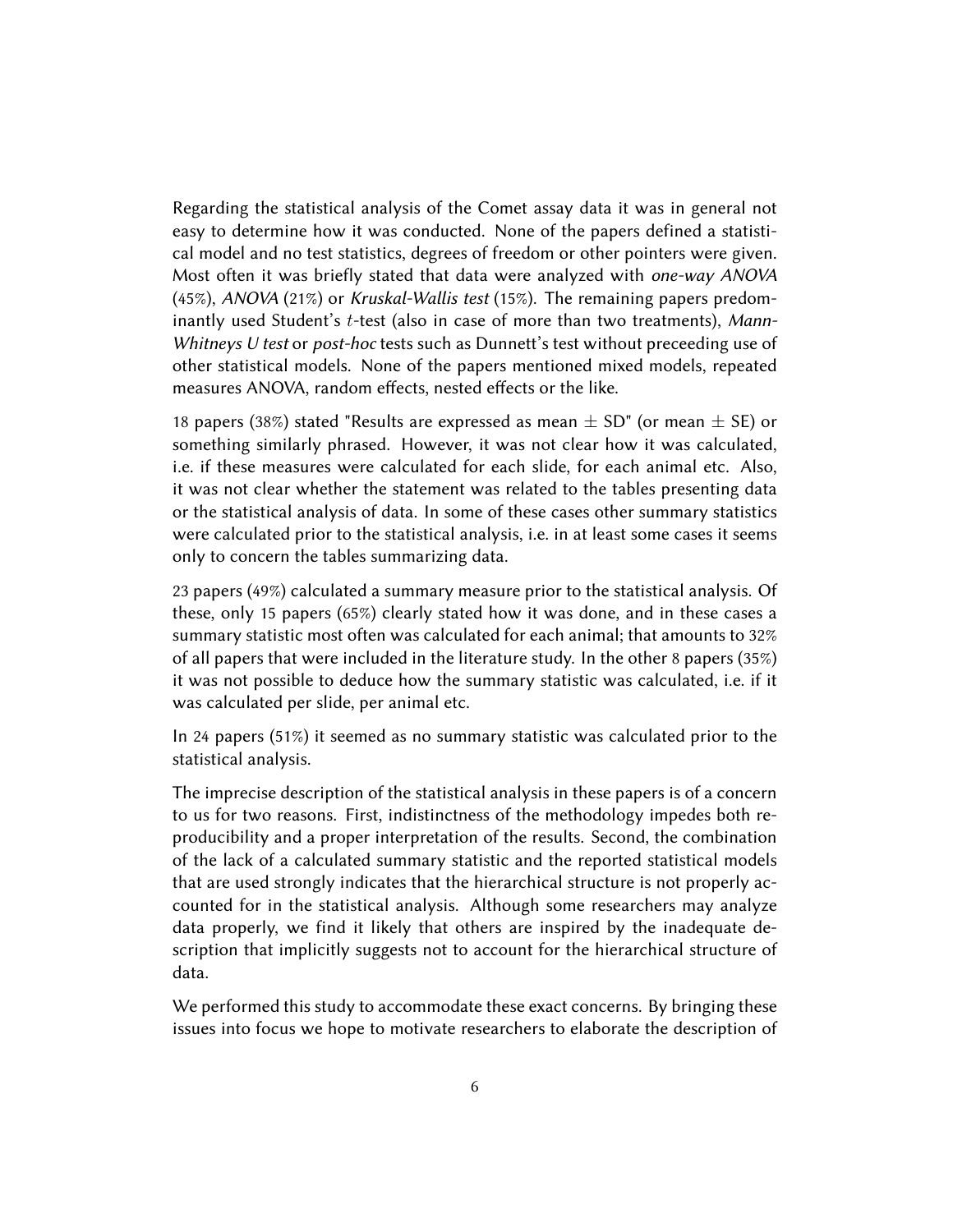the statistical methodology. Furthermore, we wish to create awareness of the implications of ignoring potential hierarchical structure of data.

### 5 Notation and existing results

If  $V \sim c\chi^2(\nu,\lambda)$  then V is said to follow a scaled non-central  $\chi^2$ -distribution with  $\nu$  degrees of freedom, scaling parameter c and non-centrality parameter  $\lambda$ . If  $c=1$  and  $\lambda=0$  then we say that  $V$  follows a non-scaled central  $\chi^2$ -distribution. If  $W \sim cF(\nu_1, \nu_2, \lambda)$  then W has a scaled non-central F-distribution with  $\nu_1$  and  $\nu_2$  degrees of freedom, scaling parameter c and non-centrality parameter  $\lambda$ . The cumulative distribution function of W evaluated at w is denoted  $G(w; \nu_1, \nu_2, \lambda)$ when W follows a non-scaled distribution or  $G_s(w; \nu_1, \nu_2, \lambda)$  if the distribution is scaled. If  $W \sim F(\nu_1, \nu_2)$  then W has a non-scaled central F-distribution with the critical value  $F_{\alpha;\nu_1,\nu_2}$  being the  $(1-\alpha)$ th quantile such that  $G(F_{\alpha;\nu_1,\nu_2};\nu_1,\nu_2) =$  $1 - \alpha$ .

Let  $X_1, X_2, ..., X_n$  be independent random variables normally distributed with expected values  $E(X_1), E(X_2), \ldots, E(X_n)$  and common variance  $Var(X_1) =$  $\textsf{Var}(X_2) \ = \ \cdots \ = \ \textsf{Var}(X_n) \ = \ \textsf{Var}(X).$  Also, let  $\overline{X} \ = \ \frac{1}{n}$  $\frac{1}{n}$  $\sum_{n=1}^{n}$  $i=1$  $X_i$  and  $E(\overline{X})\,=\,$  $\overline{E(X)} = \frac{1}{n} \sum_{n=1}^{n}$  $i=1$  $E(X_i)$ . Then

$$
V = \frac{\sum_{i=1}^{n} (X_i - \overline{X})^2}{\text{Var}(X)} \sim \chi^2(n-1, \lambda),
$$
 (4)

where  $\lambda$  is the non-centrality parameter given as

$$
\lambda = \frac{\sum_{i=1}^{n} (E(X_i) - E(\overline{X}))^2}{\text{Var}(X)}
$$

(Johnson et al., 1995). Furthermore, if  $V_1 \sim \chi^2(\nu_1,\lambda_1)$  and  $V_2 \sim \chi^2(\nu_2,\lambda_2)$  are independent random variables, then according to the reproductive property of the  $\chi^2$ -distribution the sum is distributed as

$$
V_1 + V_2 \sim \chi^2(\nu_1 + \nu_2, \lambda_1 + \lambda_2) \tag{5}
$$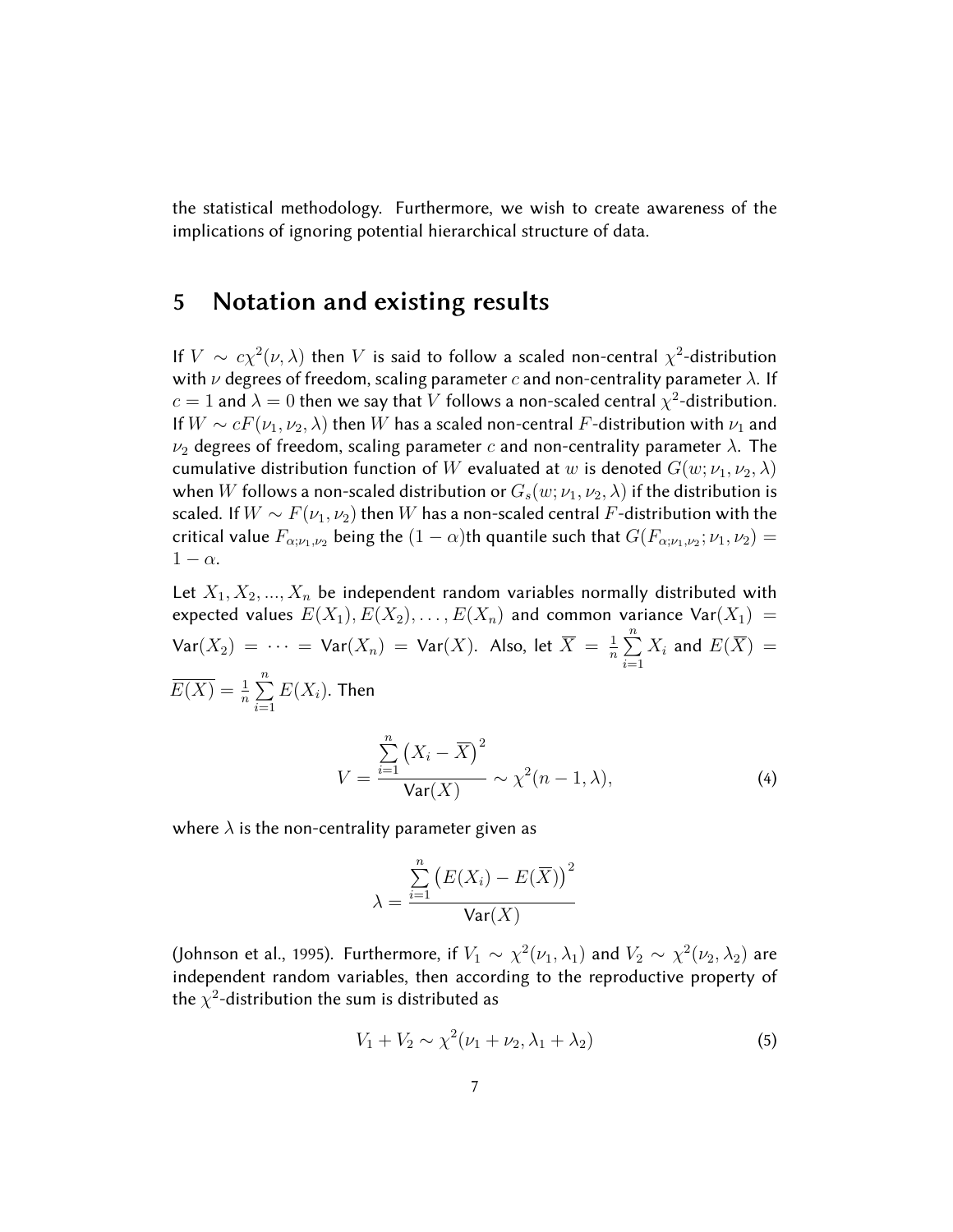(Johnson et al., 1995; Dobson, 2002). The ratio of two independent  $\chi^2$ -distributed random variables,  $V_1 \sim \chi^2(\nu_1, \lambda)$  and  $V_2 \sim \chi^2(\nu_2)$ , each divided by its degrees of freedom follows an F-distribution with  $\nu_1$  and  $\nu_2$  degrees of freedom

$$
W = \frac{V_1/\nu_1}{V_2/\nu_2} \sim F(\nu_1, \nu_2, \lambda).
$$
 (6)

with the expected value

$$
E(W) = \frac{\nu_2(\nu_1 + \lambda)}{\nu_1(\nu_2 - 2)}\tag{7}
$$

(Johnson et al., 1995).

Now, let  $y_{ij.} = \sum_{i=1}^{n}$  $k=1$  $y_{ijk}, y_{i..} = \sum_{i..}^{b}$  $j=1$  $\sum_{n=1}^{\infty}$  $k=1$  $y_{ijk}, y_{...} = \sum_{ }^{a}$  $i=1$  $\sum_{i=1}^{b}$  $j=1$  $\sum_{n=1}^{\infty}$  $k=1$  $y_{ijk}$  and let  $\bar{y}_{ij.} = \frac{1}{n}$  $\frac{1}{n}y_{ij.}$ ,  $\bar{y}_{i..} = \frac{1}{bn}y_{i..},$   $\bar{y}_{...} = \frac{1}{abn}y_{...}$ . The observations  $y_{ijk}$  and the group averages  $\bar y_{ij}$ ,  $\bar y_i$ . and  $\bar y$ ... are realizations of the random variables  $Y_{ijk},$   $\overline{Y}_{ij}$ ,  $\overline{Y}_{i..}$ and  $\overline{Y}$  ..., respectively. They are distributed as

$$
Y_{ijk} \sim N\left(\mu + \tau_i, \sigma_{\beta}^2 + \sigma^2\right)
$$
  
\n
$$
\overline{Y}_{ij} \sim N\left(\mu + \tau_i, \frac{n\sigma_{\beta}^2 + \sigma^2}{n}\right)
$$
  
\n
$$
\overline{Y}_{i..} \sim N\left(\mu + \tau_i, \frac{n\sigma_{\beta}^2 + \sigma^2}{bn}\right)
$$
  
\n
$$
\overline{Y}_{...} \sim N\left(\mu, \frac{n\sigma_{\beta}^2 + \sigma^2}{abn}\right)
$$
 (8)

See appendix A for details. Furthermore,

$$
\sum_{i=1}^{a} \sum_{j=1}^{b} \sum_{k=1}^{n} (Y_{ijk} - \overline{Y}_{ij.})^2 \sim \sigma^2 \chi^2 (ab(n-1))
$$
 (9)

$$
n\sum_{i=1}^{a} \sum_{j=1}^{b} (\overline{Y}_{ij.} - \overline{Y}_{i..})^2 \sim (\sigma_{\beta}^2 + \sigma^2) \chi^2 (a(b-1)) \tag{10}
$$

$$
bn\sum_{i=1}^{a} (\overline{Y}_{i\cdot\cdot} - \overline{Y}_{\cdot\cdot\cdot})^2 \sim (\sigma_{\beta}^2 + \sigma^2) \chi^2 (a-1, \lambda)
$$
 (11)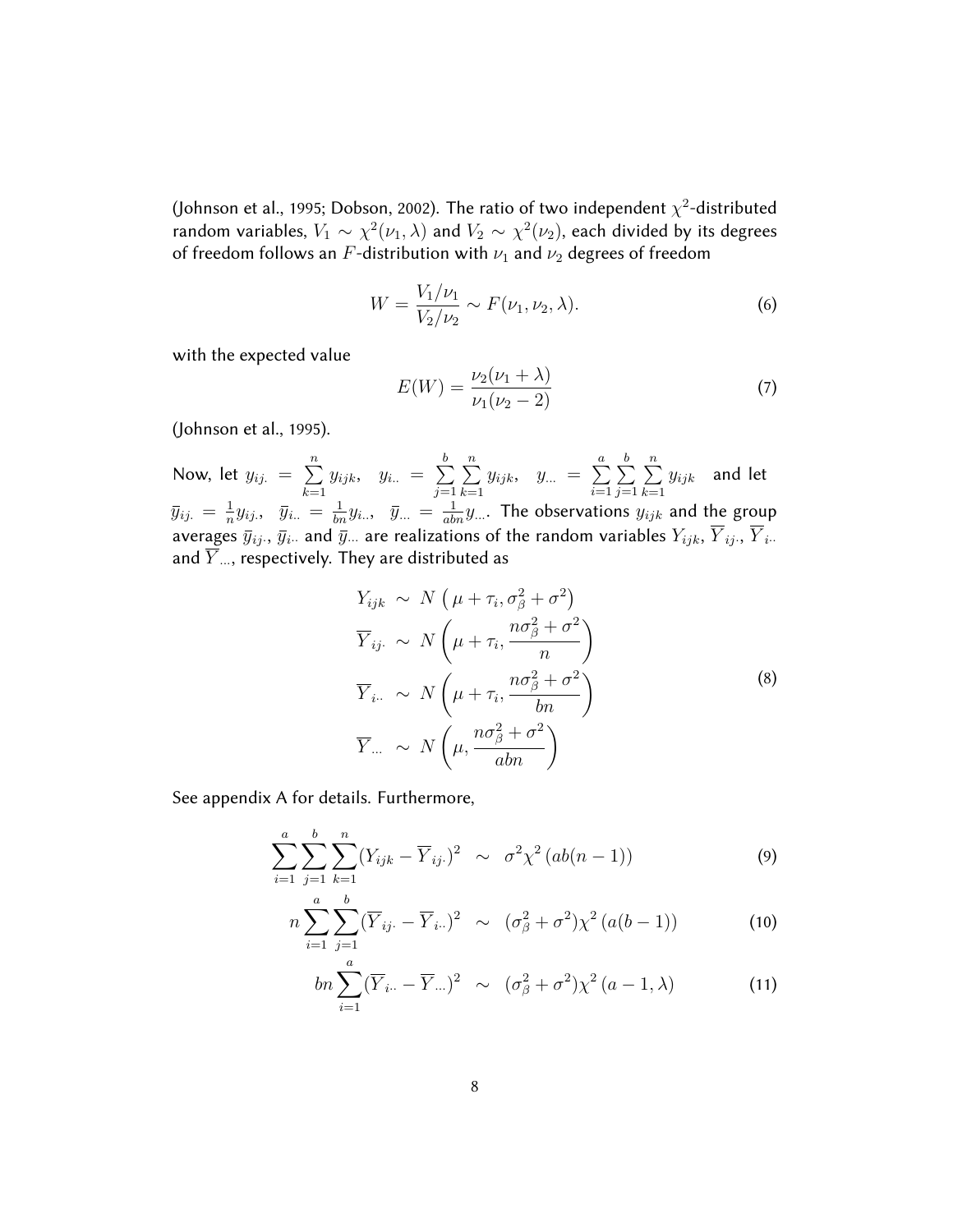where

$$
\lambda = \frac{bn \sum_{i=1}^{a} \tau_i}{n \sigma_{\beta}^2 + \sigma^2}
$$

See appendix B for details.

### 6 Hierarchical models for hierarchical data

In this section we will look into the behaviour of the sampling distribution when Comet assay data summarized for each slide (i.e. as described in section 3.2) are fitted a linear mixed-effects model as defined in (2).

The hypothesis of interest is concerning equality of the different dose groups

$$
H_0: \tau_1 = \tau_2 = \dots = \tau_a = 0
$$
  

$$
H_1: \text{ at least one } \tau_i \neq 0.
$$

We first consider the sum of squares attributable to the treatment effect. According to (11) then

$$
\frac{bn\sum_{i=1}^{a} (\overline{Y}_{i\cdot\cdot} - \overline{Y}_{\cdot\cdot\cdot})^2}{n\sigma_{\beta}^2 + \sigma^2} \sim \chi^2(a-1,\lambda),\tag{12}
$$

where

$$
\lambda = \frac{bn \sum_{i=1}^{a} \tau_i^2}{no_{\beta}^2 + \sigma^2}.
$$

Considering the sum of squares reflecting the error component then according to (10)

$$
\frac{n\sum_{i=1}^{a}\sum_{j=1}^{b} (\overline{Y}_{ij.} - \overline{Y}_{i.})^2}{n\sigma_{\beta}^2 + \sigma^2} \sim \chi^2(a(b-1)).
$$
\n(13)

As stated in (6) a ratio of two independent  $\chi^2$ -distributed random variables each divided by their corresponding degrees of freedom follows an  $F$ -distribution. It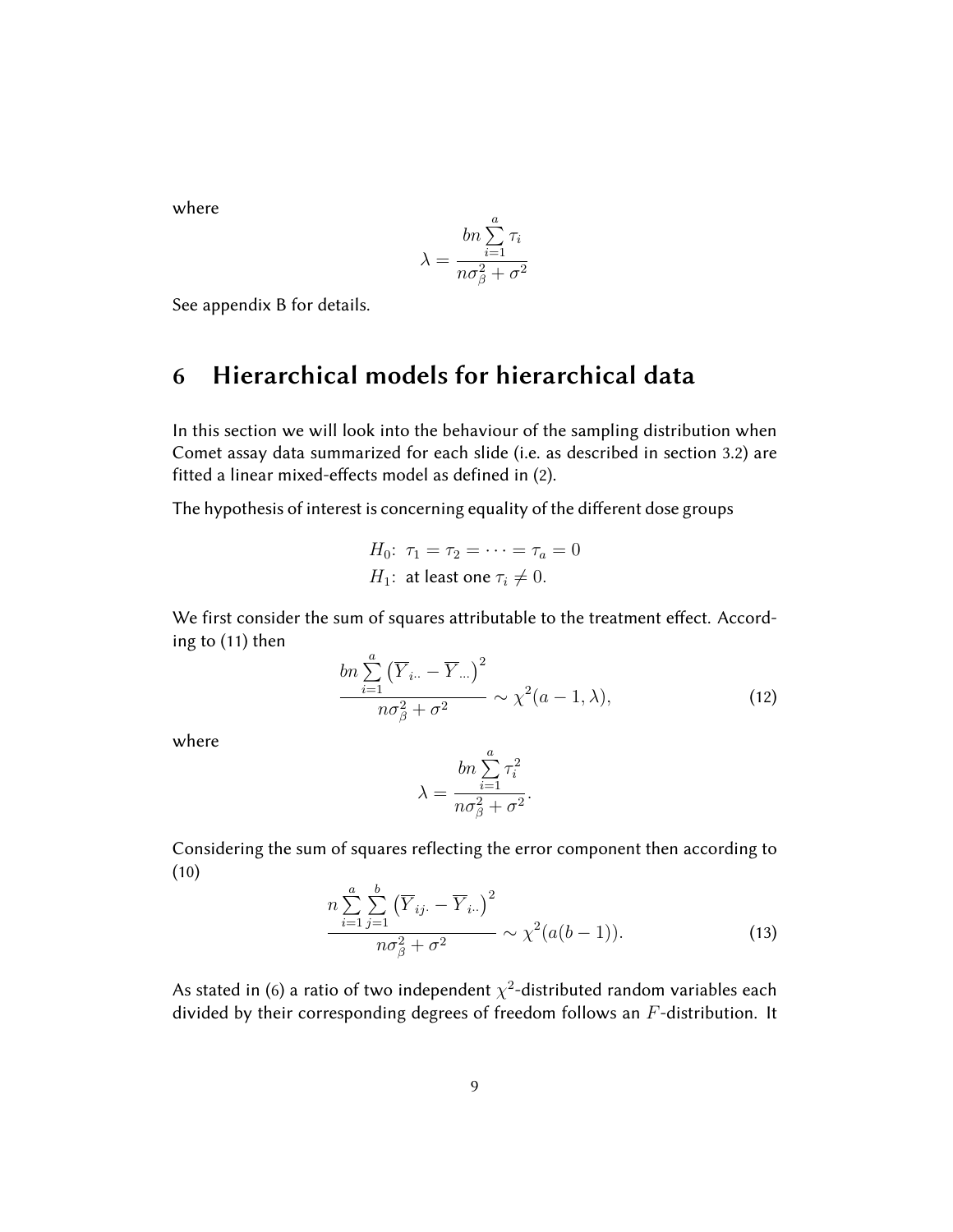can be shown with Fisher-Cochran's theorem (Rao, 1973) that (12) and (13) are independent, hence

$$
F_{\text{mixed}} = \frac{\left\{ \ln \sum_{i=1}^{a} (\overline{Y}_{i..} - \overline{Y}_{...})^2 / (n\sigma_{\beta}^2 + \sigma^2) \right\} / (a-1)}{\left\{ n \sum_{i=1}^{a} \sum_{j=1}^{b} (\overline{Y}_{ij.} - \overline{Y}_{i..})^2 / (n\sigma_{\beta}^2 + \sigma^2) \right\} / (a(b-1))}
$$
  
= 
$$
\frac{\ln \sum_{i=1}^{a} (\overline{Y}_{i..} - \overline{Y}_{...})^2 / (a-1)}{n \sum_{i=1}^{a} \sum_{j=1}^{b} (\overline{Y}_{ij.} - \overline{Y}_{i..})^2 / (a(b-1))} \sim F(a-1, a(b-1), \lambda),
$$

$$
(14)
$$

where

$$
\lambda = \frac{\ln \sum_{i=1}^{a} \tau_i^2}{n\sigma_{\beta}^2 + \sigma^2}.
$$
\n(15)

According to (7) the expected value of (14) is

$$
E(F_{\text{mixed}}) = \frac{a(b-1)}{(a-1)(a(b-1)-2)} \left( a - 1 + \frac{bn \sum_{i=1}^{a} \tau_i^2}{n \sigma_{\beta}^2 + \sigma^2} \right)
$$
(16)

and for sufficiently large  $a$  or  $b$  then

$$
bn \sum_{i=1}^{a} \tau_i^2
$$
  

$$
E(F_{\text{mixed}}) \approx 1 + \frac{bn \sum_{i=1}^{a} \tau_i^2}{(a-1)(n\sigma_{\beta}^2 + \sigma^2)}
$$
 (17)

which under  $H_0$  reduces to

$$
E(F_{\text{mixed}}) \approx 1 \tag{18}
$$

# 7 The type I error rate - Disregarding the hierarchical structure

A type I error occurs if  $H_0$  is rejected when it indeed is true. A type II error occurs if  $H_0$  is not rejected although it is false (i.e.  $H_1$  is true). A type I error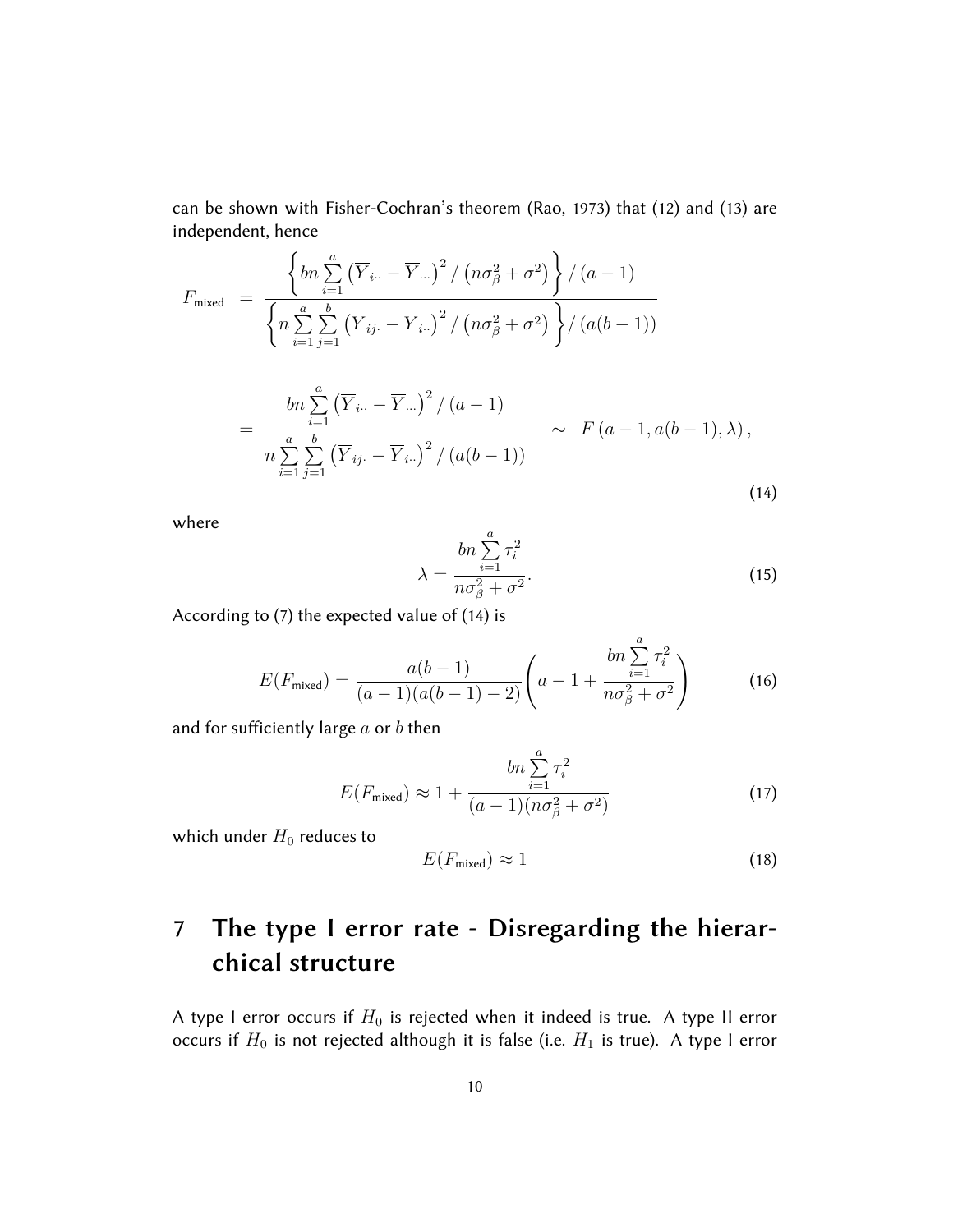is often considered the more serious of the two and is therefore controlled more strictly. The probability of making a type I error is also called the significance level and is denoted  $\alpha$  (Johnson et al., 2010; Hogg et al., 2005).

If some of the model assumptions are violated the actual probability of making a type I error will differ from the pre-specified significance level. Therefore, we distinguish between the former, which also is called the actual  $\alpha$ , and the latter, which is denoted the nominal  $\alpha$ .

From our literature study it appears as data most often are analyzed with a oneway ANOVA or Kruskal-Wallis test. However, in many cases it also seems that a suiting summary measure is not used as the response. This combination violates the assumption of independence since the observations obtained from the same animal in that case will be correlated. In the following we will investigate the implications when a one-way ANOVA is used in the analysis of hierarchically structured Comet assay data, that is, when the response is the raw cell scores as described in section 3.1 or when the response is a summary measure for each slide as described in section 3.2. The type I error rate is obtained by simulation in case of raw cell scores. Closed-form expressions for the type I error rate are provided when the response is a summary measure for each slide. The type I error rates are calculated from these expressions and are validated by simulations.

#### 7.1 Using raw cell scores as the response

Type I error rates are in the following obtained by simulating data with a structure as depicted in Figure 1. The simulated data are subsequently analyzed by means of a one-way ANOVA, i.e. data are fitted model (3).

Table 1 shows the type I error rates for different combinations of number of treatment groups, number of animals per treatment, number of slides per animals and number of cells per animal. The levels reflect the numbers that appeared in the literature study although not all exact combinations occured. The variance components used in the simulation study were  $\sigma_{\beta}^2=0.08$  (animal-to-animal variation),  $\sigma_{\gamma}^2=0.04$  (slide-to-slide variation) and  $\sigma^2=2.92$ . These variance component equals the estimates obtained by fitting model (1) to Comet assay data obtained from an earlier study (Hansen et al., 2014). The study used % tail DNA as end point and these estimates may thus not apply to data using other end points such as the Olive tail moment or tail length. Nonetheless, the results given here can be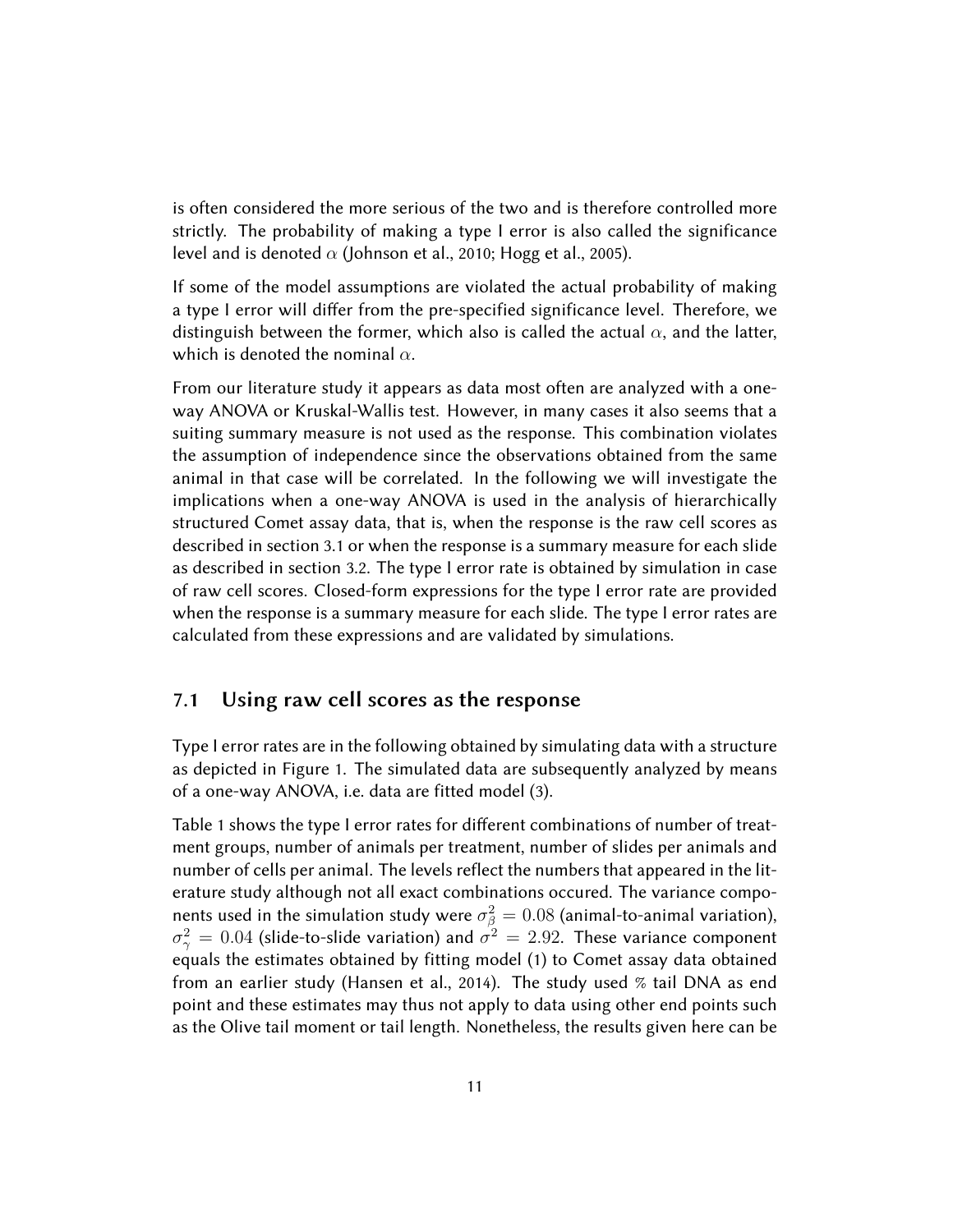Table 1: Type I error rate for different combinations of number of treatment groups, animals per treatment groups, slides per animal and cells per slide. The simulated type I error rate was based on 10000 simulations for each combination (each row). The variance components used in the simulations were  $\sigma_{\beta}^2=0.08$  (animal-to-animal variation),  $\sigma_{\gamma}^2=$  $0.04$  (slide-to-slide variation) and  $\sigma^2=2.92$ 

| Treatment<br>groups | Animals<br>per treatment | Slides<br>per animal | Cells per<br>slide | Simulated<br>type I error rate |
|---------------------|--------------------------|----------------------|--------------------|--------------------------------|
| $\overline{2}$      | 4                        | $\overline{2}$       | 50                 | 0.335                          |
| $\overline{2}$      | 4                        | 2                    | 100                | 0.474                          |
| $\overline{2}$      | 4                        | 3                    | 50                 | 0.397                          |
| $\overline{2}$      | 4                        | 3                    | 100                | 0.535                          |
| $\overline{2}$      | 8                        | $\overline{2}$       | 50                 | 0.330                          |
| $\overline{2}$      | 8                        | $\overline{2}$       | 100                | 0.464                          |
| $\overline{2}$      | 8                        | 3                    | 50                 | 0.398                          |
| $\overline{2}$      | 8                        | 3                    | 100                | 0.532                          |
| 6                   | 4                        | $\overline{2}$       | 50                 | 0.747                          |
| 6                   | 4                        | 2                    | 100                | 0.909                          |
| 6                   | 4                        | 3                    | 50                 | 0.840                          |
| 6                   | 4                        | 3                    | 100                | 0.950                          |
| 6                   | 8                        | 2                    | 50                 | 0.758                          |
| 6                   | 8                        | 2                    | 100                | 0.905                          |
| 6                   | 8                        | 3                    | 50                 | 0.838                          |
| 6                   | 8                        | 3                    | 100                | 0.950                          |

used to give an impression of the implications when the hierarchical structure is disregarded.

As seen in table 1 the type I error rate is severely inflated in all cases. The lowest type I error rate for the combinations shown here occurs when we have the lowest number of observations, namely when there is two treatment groups, four animals per treatment, two slides per animal and 50 cells per slide. Increasing the number of animals per treatment group did not affect the type I error rate much. Increasing the number of treatment groups, number of slides per animal and number of cells per slide generally resulted in increasing type I error rates. The type I error rates are between 0.335 and 0.950 and all type I error rates are thus seriously inflated. In the best case a false positive is obtained more than 3 out of 10 times whereas in the most severe case a false positive occurs more than 9 out of 10 times.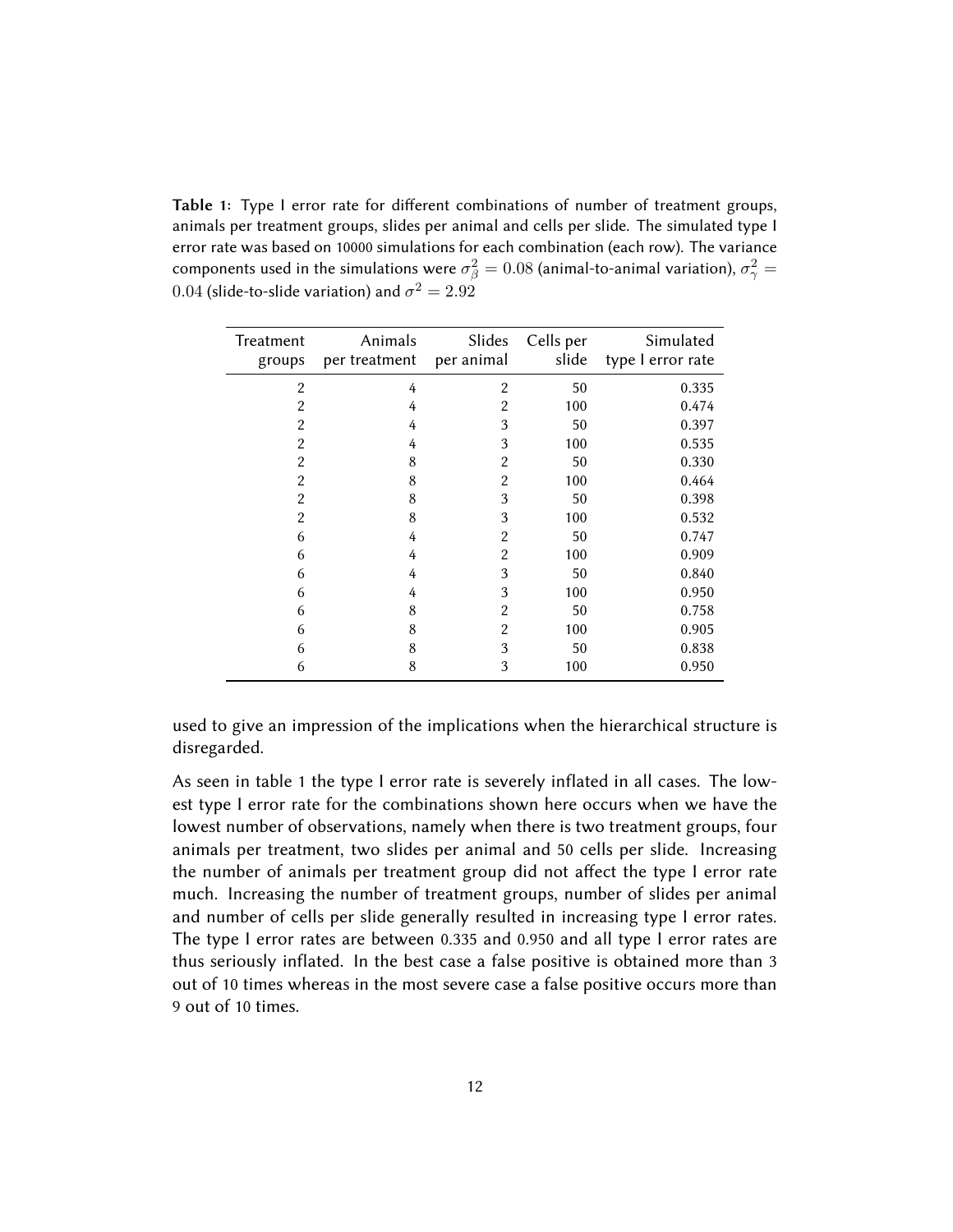#### 7.2 Summarizing the response for each slide

We will in the following assess the type I error rate when a summary statistic is calculated for each slide and subsequently used as the response when model (3) is fitted. First, approximate closed-form expressions are derived which aid in disclosing how the different factors affect the type I error rate. Subsequently, approximate type I error rates for different combinations of the relevant factors are calculated from the closed-form expressions and shown together with simulated type I error rates.

#### 7.2.1 Closed-form expressions for the type I error rate

Assume that a summary measure is calculated for each slide and the fixed-effects model is employed

$$
Y_{ij^*} = \mu + \tau_i + \varepsilon_{ij^*} \tag{19}
$$

where  $i = 1, ..., a, j^* = 1, ..., bn$  and  $\varepsilon_{ij^*} \sim N(0, \sigma^{*2})$ . This model typically underlies what is referred to as a one-way ANOVA. The  $F$ -statistic is calculated as

$$
F_{\text{anova}} = \frac{bn \sum_{i=1}^{a} (\overline{Y}_{i.} - \overline{Y}_{..})^2 / (a - 1)}{\sum_{i=1}^{a} \sum_{j^*=1}^{bn} (Y_{ij^*} - \overline{Y}_{i.})^2 / (a(bn - 1))}
$$
(20)

which is expressed within the framework of model (2) as

$$
F_{\text{anova}} = \frac{bn \sum_{i=1}^{a} (\overline{Y}_{i\cdot\cdot} - \overline{Y}_{\cdot\cdot\cdot})^{2} / (a-1)}{\sum_{i=1}^{a} \sum_{j=1}^{b} \sum_{k=1}^{n} (Y_{ijk} - \overline{Y}_{i\cdot\cdot})^{2} / (a(bn-1))}
$$
(21)

The denominator of (21) can be rewritten as

$$
\left\{ n \sum_{i=1}^{a} \sum_{j=1}^{b} \left( \overline{Y}_{ij} - \overline{Y}_{i} \right)^{2} + \sum_{i=1}^{a} \sum_{j=1}^{b} \sum_{k=1}^{n} \left( Y_{ijk} - \overline{Y}_{ij} \right)^{2} \right\} / \left( a(b-1) + ab(n-1) \right) \tag{22}
$$

implying that sum of squares and the degrees of freedom in the denominator is attributable both to the animal and the error part.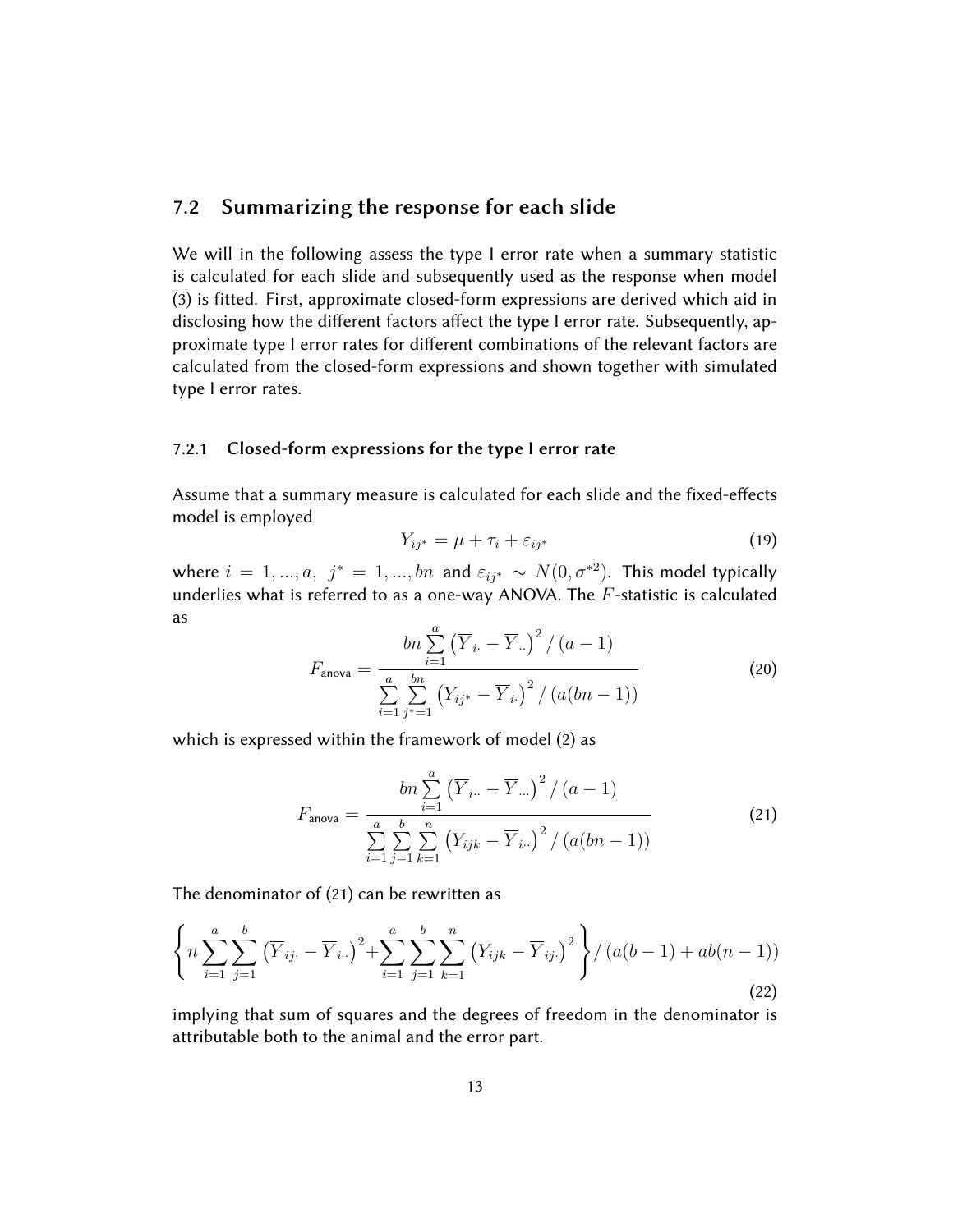A nice feature of the  $F_{\text{mixed}}$ -statistic given in (14) is that the sum of squares in the numerator and denominator both follow  $\chi^2$ -distributions that are scaled by  $n\sigma_{\beta}^2+\sigma^2$ , that is, they cancel out and the ratio follows a standard  $F$ -distribution. This is not the case for  $F_{\text{anova}}$ -statistic in (21) as the sum of squares follow  $\chi^2$ distributions that are scaled differently. The sum of squares in the numerator is distributed as

$$
bn\sum_{i=1}^{a} \left(\overline{Y}_{i\cdot\cdot} - \overline{Y}_{\cdot\cdot\cdot}\right)^{2} \sim \left(n\sigma_{\beta}^{2} + \sigma^{2}\right)\chi^{2}\left(a-1,\lambda\right),\tag{23}
$$

where  $\lambda$  is given in (15). Since  $Y_{ijk}$  are not independent the denominator of (21) does not follow the usual  $\chi^2$ -distribution (see Box (1954) for details). However, looking separately at the two terms in the numerator of (22) gives

$$
n\sum_{i=1}^{a} \sum_{j=1}^{b} (\overline{Y}_{ij.} - \overline{Y}_{i.})^2 \sim (n\sigma_{\beta}^2 + \sigma^2) \chi^2(a(b-1)),
$$
 (24)

and

$$
\sum_{i=1}^{a} \sum_{j=1}^{b} \sum_{k=1}^{n} (Y_{ijk} - \overline{Y}_{ij.})^2 \sim \sigma^2 \chi^2 (ab(n-1)),
$$
 (25)

that is,  $\sum^a$  $i=1$  $\sum_{i=1}^{b}$  $j=1$  $\sum_{n=1}^{\infty}$  $k=1$  $\left(Y_{ijk}-\overline{Y}_{i..}\right)^2$  is a linear combination of independent  $\chi^2$ -distributed random variables. An approximate distribution is obtained using the rationale of the Welch-Satterthwaite approximation (Welch, 1938; Satterthwaite, 1941; Box, 1954). The sum of squares is approximated by a scaled  $\chi^2$ -distribution

$$
\sum_{i=1}^{a} \sum_{j=1}^{b} \sum_{k=1}^{n} (Y_{ijk} - \overline{Y}_{i\cdot\cdot})^2 \approx c \chi^2(\nu)
$$
 (26)

where c and  $\nu$  are found by matching the first two moments (see appendix C). Thus,

$$
c = \frac{a(b-1)(n\sigma_{\beta}^{2} + \sigma^{2})^{2} + ab(n-1)(\sigma^{2})^{2}}{a(b-1)(n\sigma_{\beta}^{2} + \sigma^{2}) + ab(n-1)\sigma^{2}}
$$

$$
= \frac{(b-1)(n\sigma_{\beta}^{2} + \sigma^{2})^{2} + b(n-1)(\sigma^{2})^{2}}{(b-1)(n\sigma_{\beta}^{2} + \sigma^{2}) + b(n-1)\sigma^{2}}
$$
(27)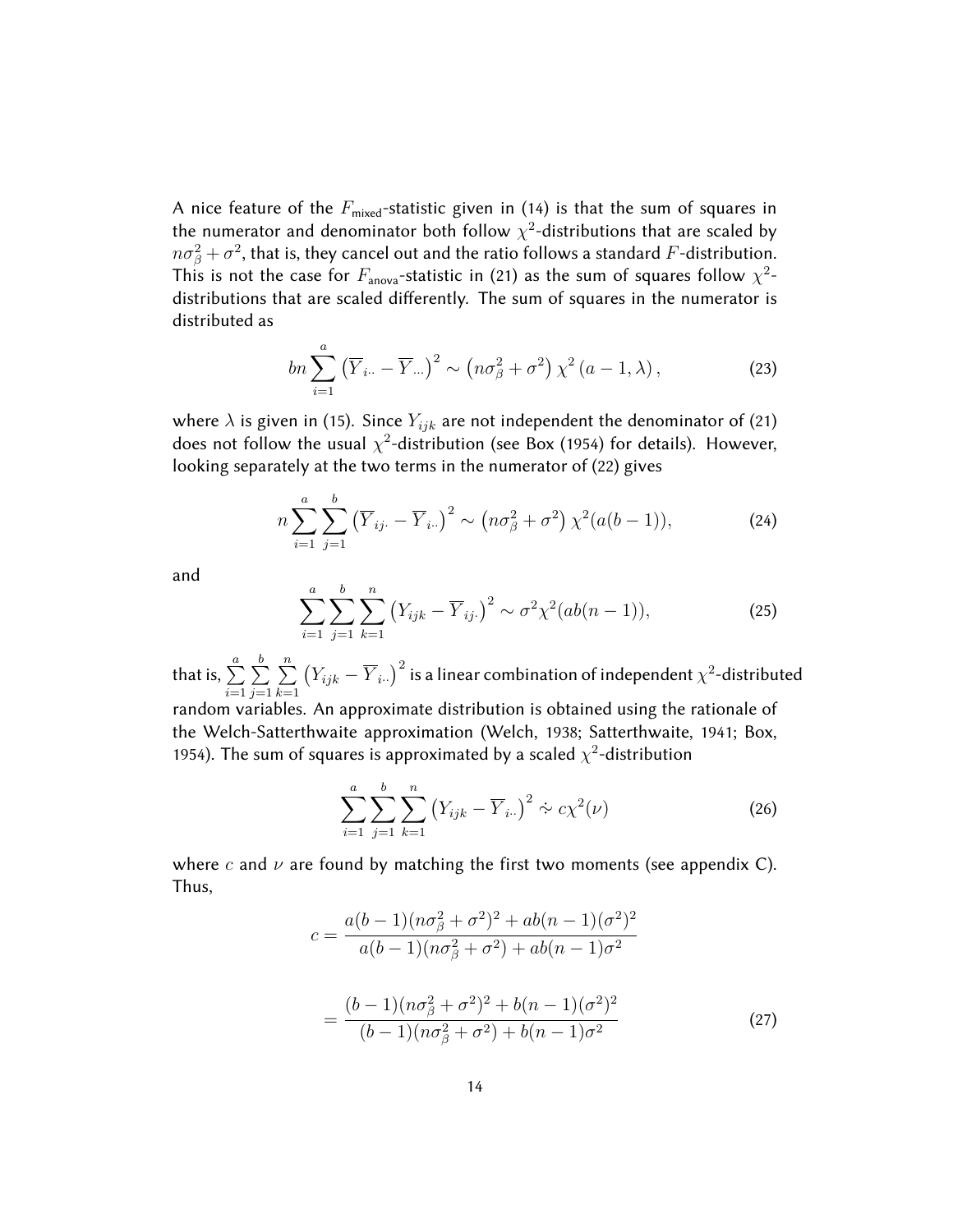and

$$
\nu = \frac{(a(b-1)(n\sigma_{\beta}^{2} + \sigma^{2}) + ab(n-1)\sigma^{2})^{2}}{a(b-1)(n\sigma_{\beta}^{2} + \sigma^{2})^{2} + ab(n-1)(\sigma^{2})^{2}}
$$

$$
= \frac{a((b-1)(n\sigma_{\beta}^{2} + \sigma^{2}) + b(n-1)\sigma^{2})^{2}}{(b-1)(n\sigma_{\beta}^{2} + \sigma^{2})^{2} + b(n-1)(\sigma^{2})^{2}}
$$
(28)

where  $\nu$  is known as the effective degrees of freedom (Satterthwaite, 1941). As previously mentioned a ratio of  $\chi^2$ -distributed random variables each divided by its degrees of freedom are  $F$ -distributed. However, the sum of squares in the denominator of (21) is not divided by its effective degrees of freedom  $\nu$  but by  $a(bn-1)$ , so that

$$
F_{\text{anova}} = \frac{bn \sum_{i=1}^{a} (\overline{Y}_{i..} - \overline{Y}_{...})^{2} / (a-1)}{\sum_{i=1}^{a} \sum_{j=1}^{b} \sum_{k=1}^{n} (Y_{ijk} - \overline{Y}_{i..})^{2} / \nu} \qquad \frac{a(bn-1)}{\nu}
$$
(29)

In addition, adjusting for the distinct scaling of the distributions of the numerator (scaled by  $n\sigma_{\beta}^2+\sigma^2$ ) and denominator (scaled by  $c$ ) gives an approximate distribution of  $F_{\text{anova}}$ 

$$
F_{\text{anova}} \sim \frac{a(bn-1)}{\nu} \frac{n\sigma_{\beta}^2 + \sigma^2}{c} F(a-1, \nu, \lambda), \tag{30}
$$

and inserting  $\nu$  and  $c$  gives

$$
F_{\text{anova}} \approx \xi F(a-1,\nu,\lambda),\tag{31}
$$

where

$$
\xi = \frac{(bn-1)(n\sigma_{\beta}^{2} + \sigma^{2})}{(b-1)(n\sigma_{\beta}^{2} + \sigma^{2}) + b(n-1)\sigma^{2}}.
$$
\n(32)

According to (7) then the expected value of  $F_{\text{anova}}$  becomes

$$
E(F_{\text{anova}}) \approx \xi \frac{\nu}{(a-1)(\nu-2)} \left( a - 1 + \frac{bn \sum_{i=1}^{a} \tau_i^2}{n \sigma_{\beta}^2 + \sigma^2} \right)
$$
(33)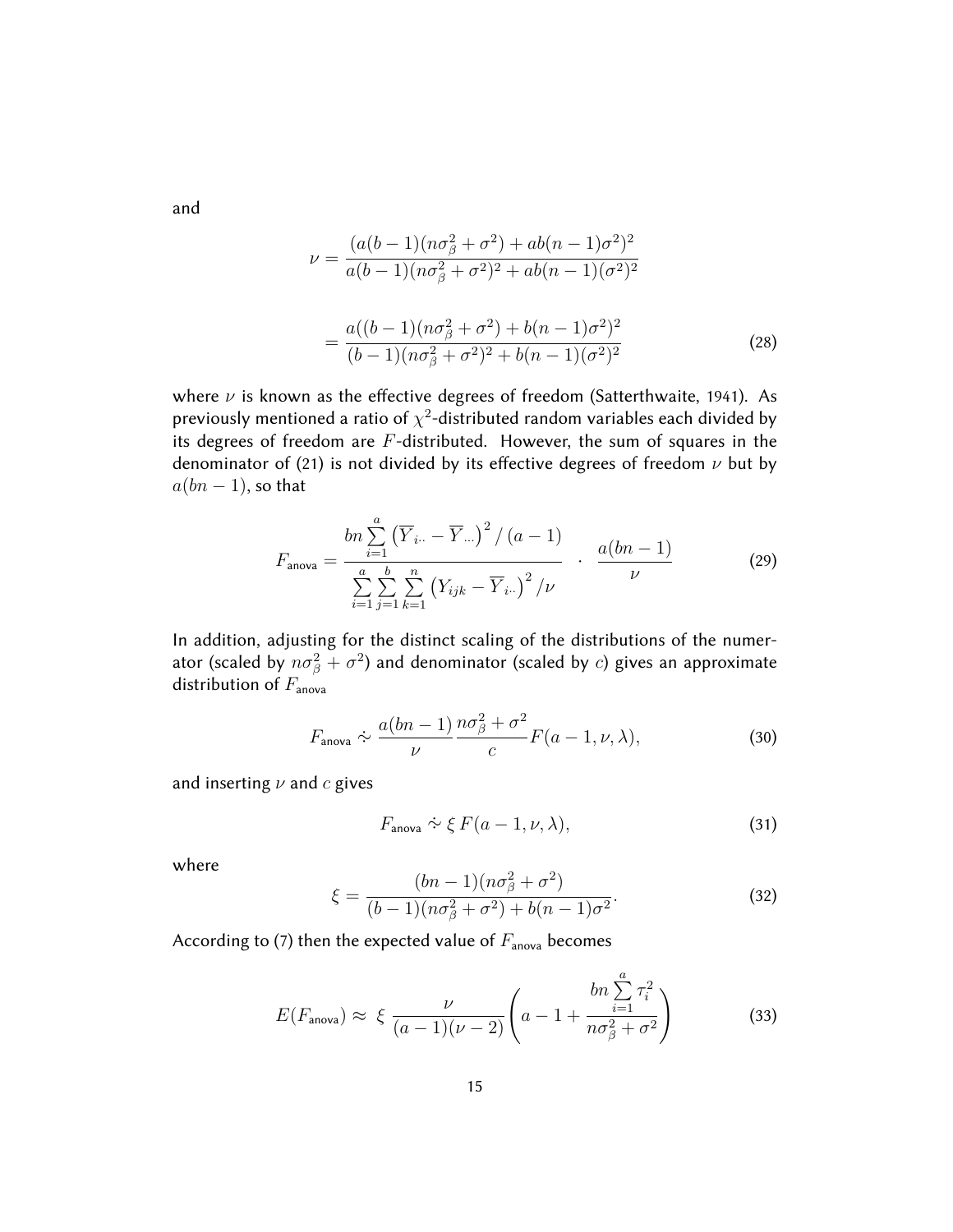and for sufficiently large  $\nu$ 

$$
E(F_{\text{anova}}) \approx \xi \left( 1 + \frac{bn \sum_{i=1}^{a} \tau_i^2}{(a-1)(n\sigma_{\beta}^2 + \sigma^2)} \right)
$$
(34)

which under  $H_0$  reduces to

$$
E(F_{\text{anova}}) \approx \xi. \tag{35}
$$

When  $\sigma_{\beta}^2 = 0$  then  $\xi = 1$  and under  $H_0$  then  $E(F_{\text{anova}}) \approx 1$ . For  $\sigma_{\beta}^2 > 0$  then  $\xi > 1$  implying that  $E(F_{\text{anova}}) > 1$ .

In practice, when data are analyzed with a one-way ANOVA the observed  $F_{\text{anova}}$ statistic is (incorrectly) compared to a critical value obtained from an unscaled  $F$  -distribution,  $F_{\alpha; a-1, a(bn-1)}.$  The approximate type I error rate is found as

Type I error rate = 
$$
1 - G_s(F_{\alpha; a-1, a(bn-1)}; a-1, \nu)
$$
, (36)

where  $G_s$  refers to the scaled cumulative distribution function of  $F_{\text{anova}}$  given in (31) with  $\lambda = 0$ , since the type I error rate is defined under  $H_0$ .

Multiplying the scaled  $F$ -distribution by  $\xi^{-1}$  is a monotonic transformation (i.e. it preserves the order of the quantiles), hence the type I error rate can also be calculated as

Type I error rate 
$$
\approx 1 - G \left( \xi^{-1} F_{\alpha; a-1, a(bn-1)}; a-1, \nu \right)
$$
 (37)

and the type I error rate can be found by means of a non-scaled  $F$ -distribution, which is readily available in most statistical software.

The type I error rate can also be expressed in terms of the variance components  $\Omega$ 

$$
\sigma_{\text{ratio}}^2 = \frac{\sigma_{\beta}^2}{\sigma^2} \tag{38}
$$

The effective degrees of freedom and the scaling factor is then found as

$$
\nu = \frac{a((b-1)(n\sigma_{\beta}^{2} + \sigma^{2}) + b(n-1)\sigma^{2})^{2}}{(b-1)(n\sigma_{\beta}^{2} + \sigma^{2})^{2} + b(n-1)(\sigma^{2})^{2}} \cdot \frac{(\sigma^{-2})^{2}}{(\sigma^{-2})^{2}}
$$

$$
= \frac{a((b-1)(n\sigma_{\text{ratio}}^{2} + 1) + b(n-1))^{2}}{(b-1)(n\sigma_{\text{ratio}}^{2} + 1)^{2} + b(n-1)}
$$
(39)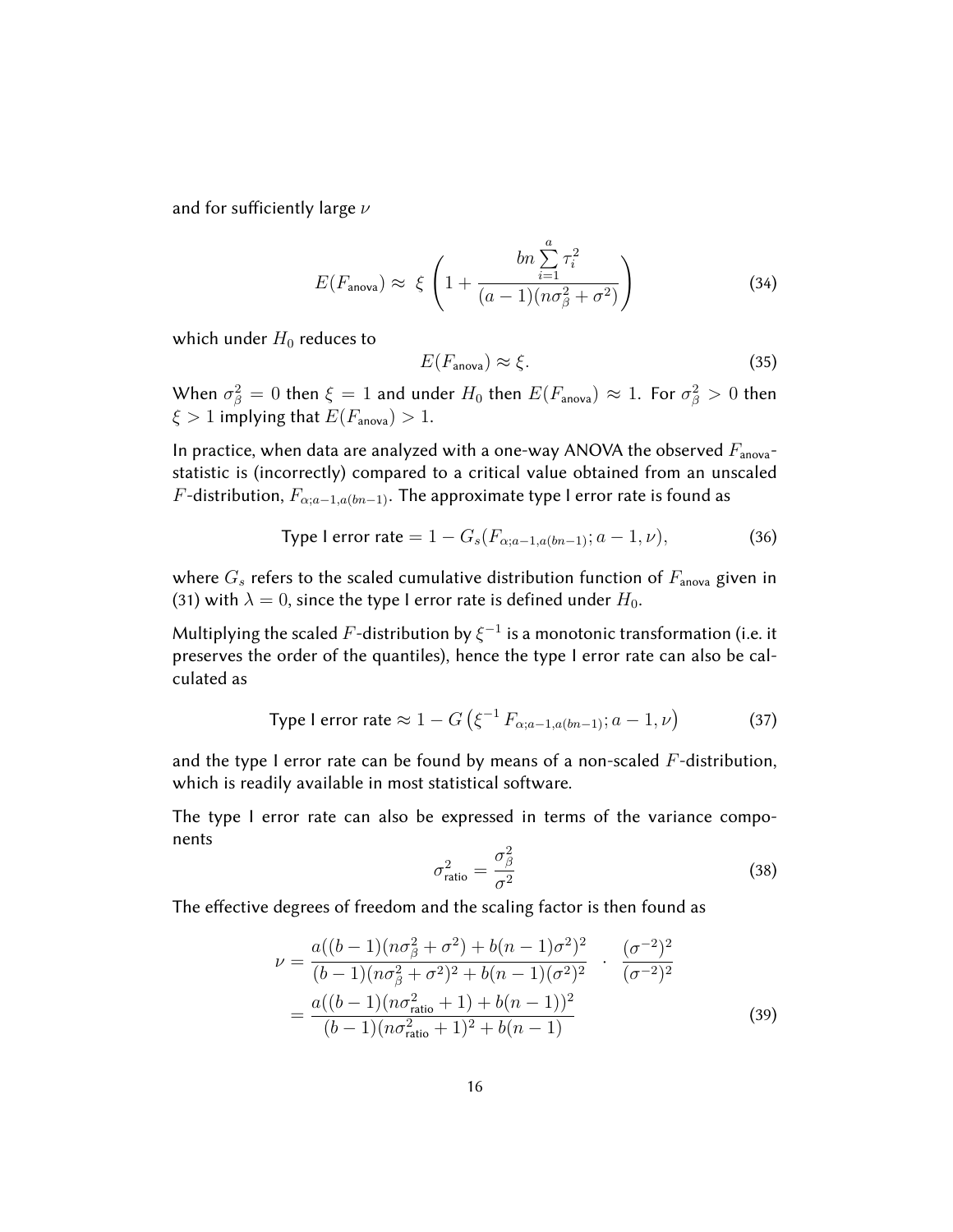and

$$
\xi = \frac{(bn - 1)(n\sigma_{\beta}^{2} + \sigma^{2})}{(b - 1)(n\sigma_{\beta}^{2} + \sigma^{2}) + b(n - 1)\sigma^{2}} \cdot \frac{\sigma^{-2}}{\sigma^{-2}}
$$

$$
= \frac{(bn - 1)(n\sigma_{\text{ratio}}^{2} + 1)}{(b - 1)(n\sigma_{\text{ratio}}^{2} + 1) + b(n - 1)}.
$$
(40)

implying that the distribution of the  $F_{\text{anova}}$ -statistic and hence the type I error rate is influenced by the relative magnitudes of  $\sigma_{\beta}^2$  and  $\sigma^2.$ 

#### The type I error rate in special cases

In the special case where  $n = 1$ , that is, there is one slide per animal, then

$$
\nu = a(b - 1) \tag{41}
$$

and

$$
\gamma = 1 \tag{42}
$$

For 
$$
\sigma_{\beta}^2 = 0
$$
 then

$$
\nu = a(bn - 1) \tag{43}
$$

and

$$
\gamma = 1 \tag{44}
$$

In both cases the approximate distribution in (31) becomes the ususal (appropriate) F-distribution and the type I error rate in (37) becomes  $\alpha$ . This is what we expect since the hierarchical structure of the data in these cases will vanish so that model (19) becomes a suitable choice.

#### 7.2.2 Results

Table 2 summarizes the type I error rate for different combinations of treatment groups, animals per treatment, slides per animal and ratios of the variance components. The levels of the first three factors, i.e. treatment groups, animals and slides were selected among actual levels identified in the literature study, although not every combination of the three factors occurred. From an earlier study (Hansen et al., 2014), where % tail DNA was used as an end point,  $\hat{\sigma}_{\text{ratio}}^2 = 0.9 \approx 1$  and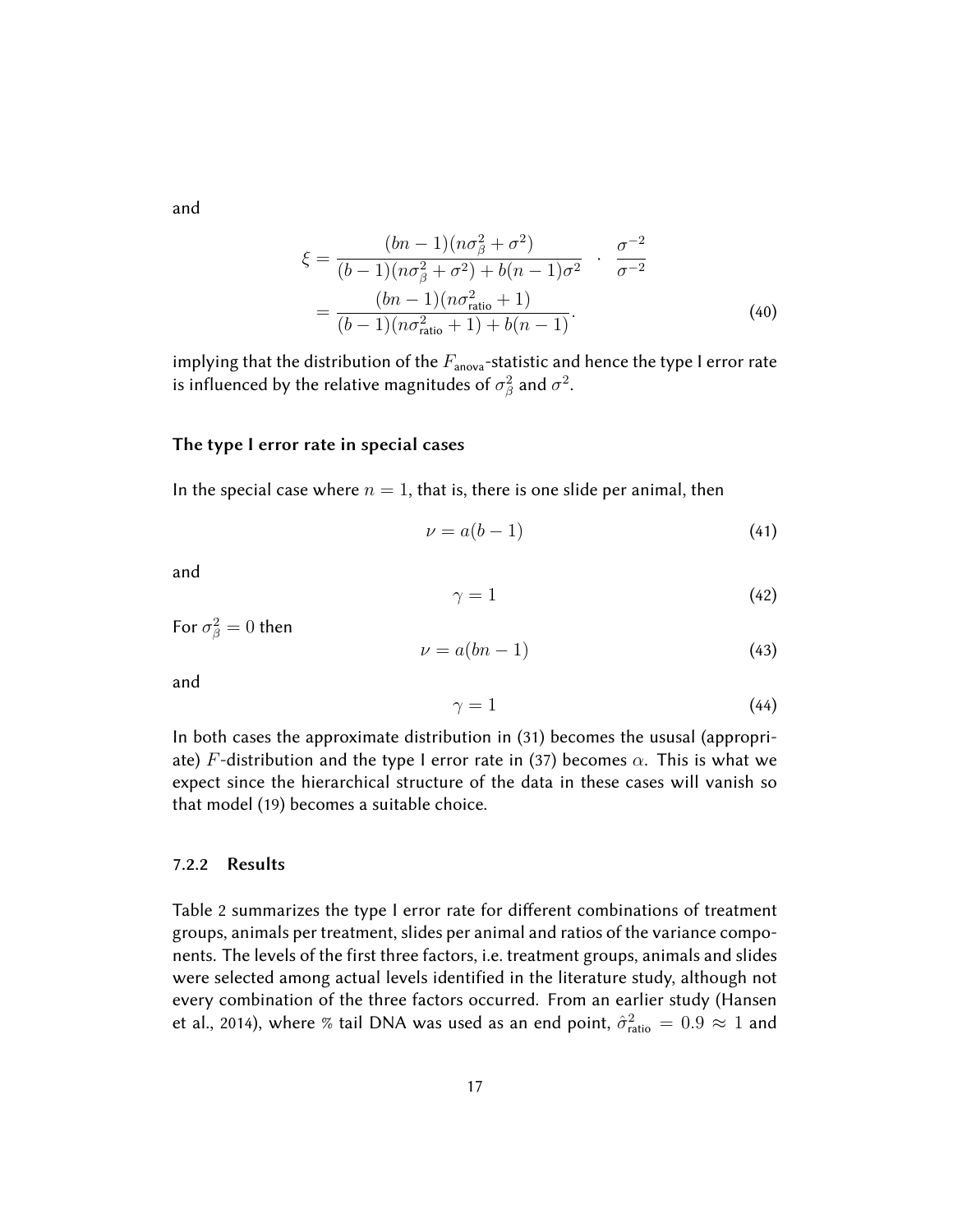**Table** 2: Type I error rate for different combinations of number of treatment groups  $(a)$ , animals per treatment groups  $(b)$ , slides per animal  $(n)$  and variance ratio  $\sigma^2_{\text{ratio}} = \frac{\sigma^2_{\beta}}{\sigma^2}$ . The effective denominator degrees of freedom  $\nu$ , the scaling parameter  $\xi$ <br>and the approximate  $E(F)$  was calculated from (39), (40) and (33), resp <sup>10000</sup> simulations for each combination (each row) and the approximate type <sup>I</sup> error rate was found from (37). All approximatetype I error rates were covered by the  $95\%$  confidence intervals for the simulated type I error rates except for two cases marked<br>I by asterisks. Type <sup>I</sup> error rates greater then 0.20 are marked in bold.

| Treatment               | Animals       | Slides         | $\sigma^2_{\rm ratio}$ | Den DF    | Den DF | ξ    | Approximate | Simulated         | Approximate       |
|-------------------------|---------------|----------------|------------------------|-----------|--------|------|-------------|-------------------|-------------------|
| groups                  | per treatment | per animal     |                        | $a(bn-1)$ | $\nu$  |      | E(F)        | type I error rate | type I error rate |
| $\overline{c}$          | 4             | $\overline{2}$ | 0.5                    | 14        | 12.50  | 1.40 | 1.67        | 0.094             | 0.094             |
| $\overline{\mathbf{c}}$ | 4             | $\overline{c}$ | 1.0                    | 14        | 10.90  | 1.61 | 1.98        | 0.118             | 0.120             |
| $\overline{c}$          | 4             | $\overline{c}$ | 2.0                    | 14        | 9.14   | 1.84 | 2.36        | 0.150             | 0.148             |
| $\overline{c}$          | 4             | 3              | 0.5                    | 22        | 17.96  | 1.77 | 2.00        | 0.139             | 0.137             |
| $\overline{c}$          | 4             | 3              | 1.0                    | 22        | 14.29  | 2.20 | 2.56        | 0.186             | 0.183             |
| $\overline{c}$          | 4             | 3              | 2.0                    | 22        | 10.85  | 2.65 | 3.25        | 0.227             | 0.230             |
| $\overline{\mathbf{c}}$ | 8             | $\overline{c}$ | 0.5                    | 30        | 26.89  | 1.36 | 1.47        | 0.090             | 0.092             |
| $\overline{c}$          | 8             | $\overline{2}$ | 1.0                    | 30        | 23.69  | 1.55 | 1.70        | 0.120             | 0.114             |
| $\overline{c}$          | 8             | $\overline{c}$ | 2.0                    | 30        | 20.21  | 1.74 | 1.94        | 0.140             | 0.138             |
| $\overline{c}$          | 8             | 3              | 0.5                    | 46        | 37.56  | 1.72 | 1.81        | 0.131             | 0.133             |
| $\overline{c}$          | 8             | 3              | 1.0                    | 46        | 30.25  | 2.09 | 2.24        | 0.178             | 0.174             |
| $\overline{c}$          | 8             | 3              | 2.0                    | 46        | 23.54  | 2.48 | 2.71        | 0.223             | $0.213*$          |
| 6                       | 4             | $\overline{c}$ | 0.5                    | 42        | 37.50  | 1.40 | 1.48        | 0.147             | 0.149             |
| 6                       | 4             | $\overline{c}$ | 1.0                    | 42        | 32.71  | 1.61 | 1.72        | 0.212             | 0.214             |
| 6                       | 4             | $\overline{2}$ | 2.0                    | 42        | 27.42  | 1.84 | 1.99        | 0.283             | 0.284             |
| 6                       | 4             | 3              | 0.5                    | 66        | 53.89  | 1.77 | 1.84        | 0.268             | 0.267             |
| 6                       | 4             | 3              | 1.0                    | 66        | 42.86  | 2.20 | 2.31        | 0.386             | 0.390             |
| 6                       | 4             | 3              | 2.0                    | 66        | 32.55  | 2.65 | 2.83        | 0.509             | 0.501             |
| 6                       | 8             | $\overline{c}$ | 0.5                    | 90        | 80.67  | 1.36 | 1.40        | 0.149             | 0.144             |
| 6                       | 8             | $\overline{c}$ | 1.0                    | 90        | 71.07  | 1.55 | 1.60        | 0.194             | $0.203*$          |
| 6                       | 8             | $\overline{c}$ | 2.0                    | 90        | 60.62  | 1.74 | 1.80        | 0.271             | 0.265             |
| 6                       | 8             | 3              | 0.5                    | 138       | 112.69 | 1.72 | 1.75        | 0.256             | 0.257             |
| 6                       | 8             | 3              | 1.0                    | 138       | 90.75  | 2.09 | 2.14        | 0.374             | 0.371             |
| 6                       | 8             | 3              | 2.0                    | 138       | 70.61  | 2.48 | 2.55        | 0.477             | 0.473             |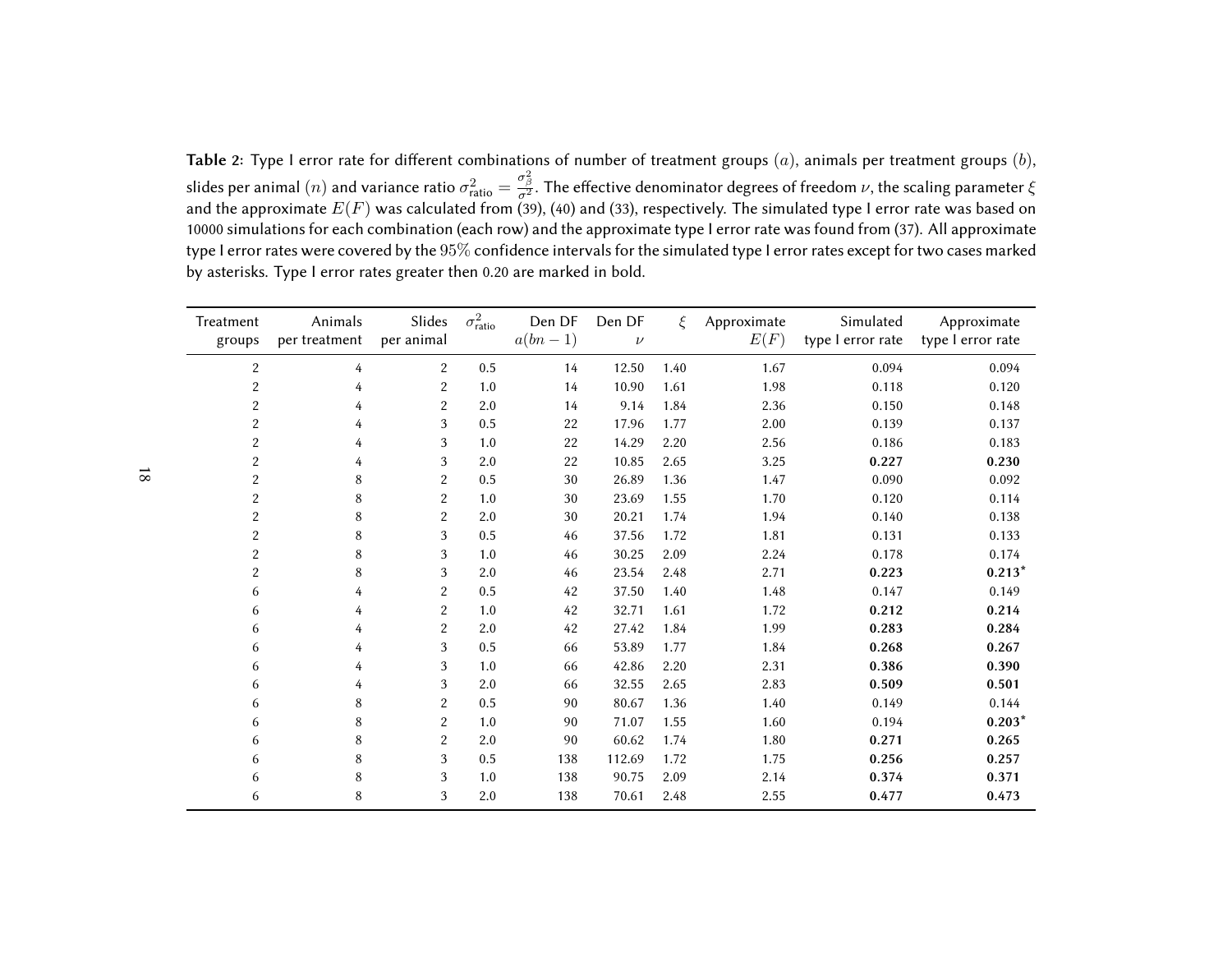the levels of the ratio were selected as 0.5, 1 and 2 times this approximate estimate.

The assumed denominator degrees of freedom was calculated as  $a(bn-1)$  as this is used when data are fitted model (19). The effective degrees of freedom  $\nu$ , the scaling factor  $\xi$  and the approximate  $E(F)$  was calculated from (39), (40) and (33), respectively. The simulated type I error rate was obtained by simulating data structured as in Figure 1, and for each combination (each row in Table 2) 10000 simulations were conducted. The approximate type I error rates were calculated from (37). Throughout the nominal  $\alpha$  was 0.05.

In all cases the assumed denominator degrees of freedom were greater than the effective denominator degrees of freedom,  $\nu$ , and furthermore  $\xi > 1$ . This imposes additional skewness to the  $F$ -distribution implying a heavier right tail as seen in Figure 2, which illustrates the  $F$ -distributions for six treatment groups, four animals, three slides and  $\sigma_{\text{ratio}}^2 = 1$ .

Increasing the number of treatment groups enhanced the type I error rate considerably. The same was in evidence when the number of slides per animal were increased. Interestingly, the number of animals per treatment group did not affect the type I error rate noticeably. Increasing  $\sigma_{\text{ratio}}^2$  (increasing  $\sigma_{\beta}^2$  relative to  $\sigma^2$ ) in general increased the type I error rate. All cases resulted in a type I error rate greater than the nominal  $\alpha$  at 0.05. Most combinations gave type I error rates greater than 0.10 and almost half resulted in type I error rates greater than 0.20.

The validity of the approximate type I error rates was assessed by making an informal comparison to the simulated type I error rates. To quantify the simulation uncertainty the standard errors were calculated as  $\mathrm{se}(\hat{p})\ =\ \sqrt{\hat{p}(1-\hat{p})/n}$  and Wald based  $95\%$  confidence intervals (CI) were obtained (not shown). The simulated type I error rates were between 0.090 and 0.509, hence the standard errors were between 0.003 and 0.005. In all but two cases the approximate type I error rates were covered by the CI for the simulated type I error rates. This agrees with the expectation of 1 to 2 values falling outside the CI given the number of comparisons and the confidence level. The two cases not covered by the CI are marked with asterisks in Table 2. A 99% CI for the simulated type I error rates covered all the approximate type I error rates.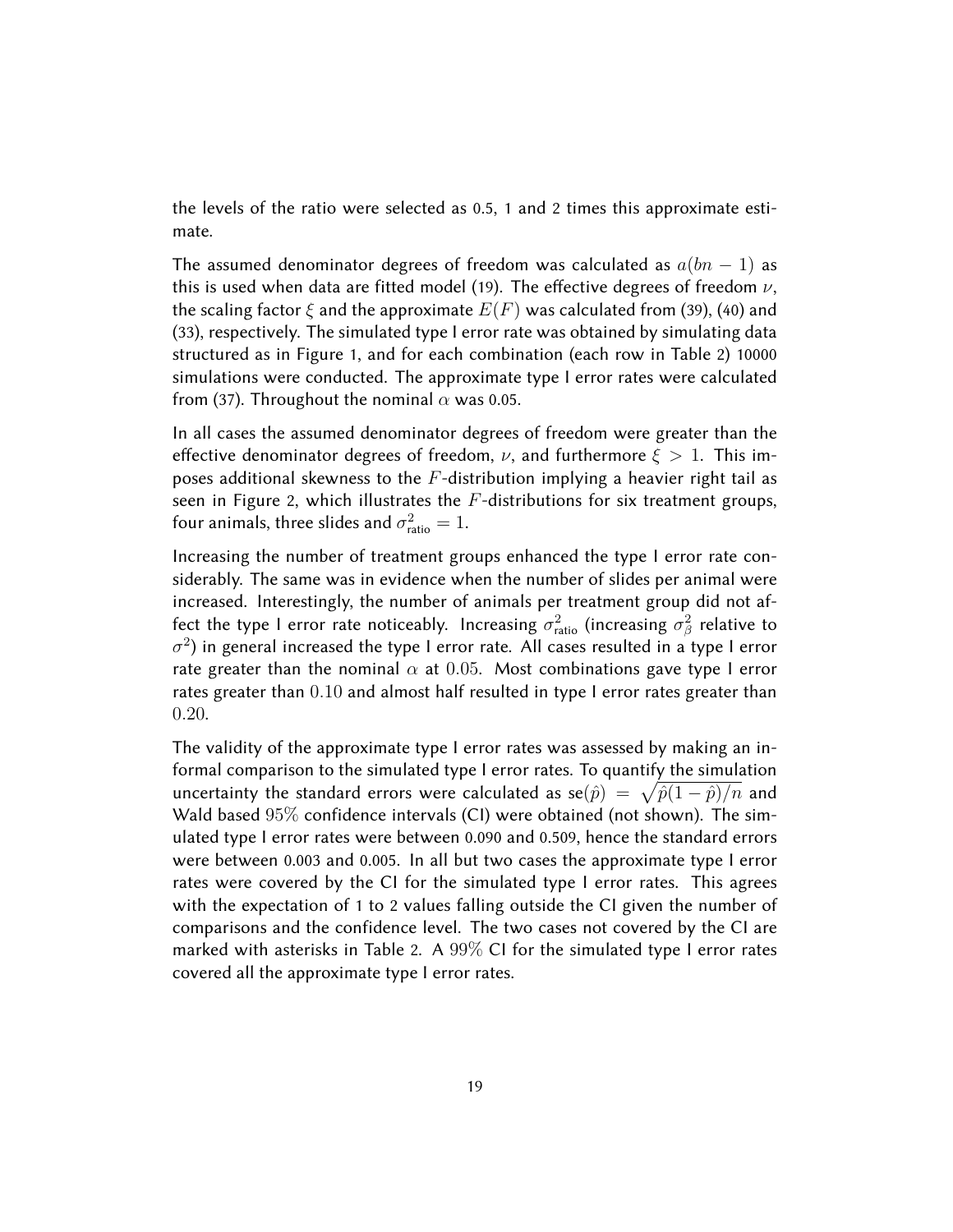

Figure 2: The  $F$ -distributions in case of six treatment groups, four animals per treatment, three slides per animal and  $\sigma_{\text{ratio}}^2 = 1$ . The assumed  $F$ -distribution refers to the distribution from which the critical value is obtained. The approximate  $F$ -distribution is the distribution of  $F_{\text{anova}}$  as defined in (31). The approximate F-distribution has a heavier right tail implying that the type I error rate is greater than the nominal  $\alpha$  at 0.05.

### 8 Discussion

This study aimed at addressing potential issues concerning the analysis of Comet assay data. First, from the literature study it was not possible to deduce exactly how data were analyzed, which impedes reproducibility and blurs the interpretation of the reported results. Even if some researchers analyze data properly, we find it likely that others (e.g. new researchers in the field) may be inspired by the insufficient description of the statistical modeling in the papers and thereby may fail to allow properly for the nested structure. Second, as we suspect that the nested structure in data is not accounted for in the statistical model we investigated the implications in terms of the type I error rate. Approximate formulas for one likely case were derived to examine in which way the type I error rate was affected.

Type I error rates for different combinations of the factors as they appeared in the literature study demonstrated that the inflation is in fact non-trivial. When the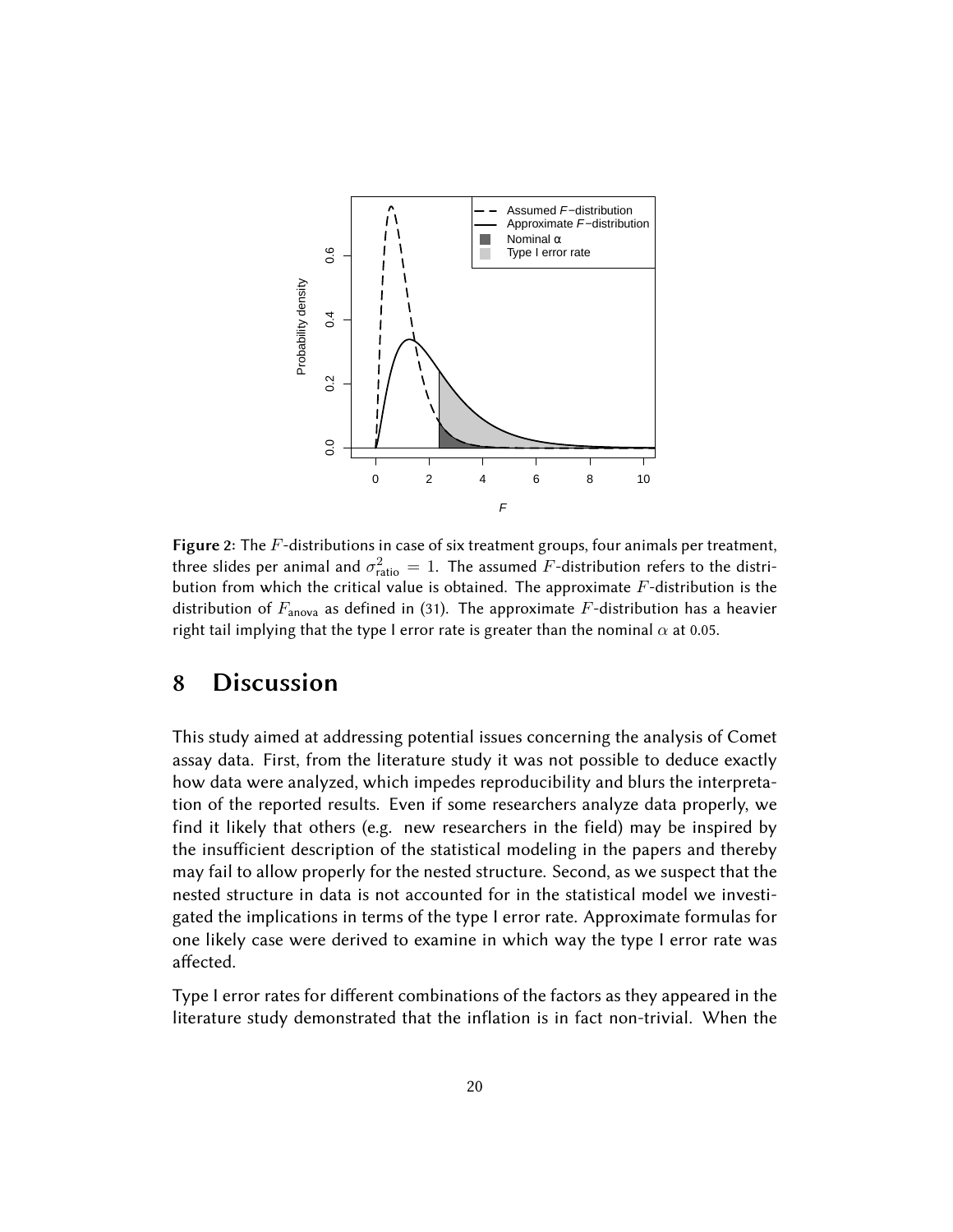cell scores are used as the response all type I error rates examined in the current study were severely inflated yielding type I error rates as high as 0.950. These results were seen for combination of factors as they appeared in the literatury study and we therefore consider these results likely to occur in practice. Interestingly, the variance components reflecting the animal and slide variation were relatively small compared to the residual variation, i.e. the ratios were  $\frac{\sigma^2_\beta}{\sigma^2}=0.026$ and  $\frac{\sigma_{\gamma}^{2}}{\sigma^{2}}=0.013$ , respectively. Even so, the results show that the hypothesis test yields completely unreliable results from which erroneous inferences are made. This means that even factors that contribute with variation that seem negligible can have a huge impact on the results. One reason may be the high number of scored cells, which often in practice is 50 or 100 cells per slide.

Closed-form expressions were derived for the case where a summary statistic is calculated for each slide and they showed that the actual sampling distribution approximately follows a scaled  $F$ -distribution. Both the number of treatment groups, animals per treatment, slides per animal, the variance ratio  $\sigma_{\text{ratio}}^2 = \frac{\sigma_{\beta}^2}{\sigma^2}$ and the significance level,  $\alpha$ , influences the shape of this distribution and hence the type I error rate. For the cases shown here the approximate type I error rates were between 0.094 and 0.501, and for all combinations they were greater than the nominal  $\alpha$  at 0.05. Almost half of the cases resulted in type I error rates greater than 0.20. In practice, the number of animals did not seem to have a noticeable effect on the type I error rate but all other factors that appeared in the closed-form expressions affected the type I error rate appreciably.

Our objective was to illustrate the implications in a simple manner with the hope of motivating researchers within the field to reconsider the statistical modeling. As the design considered here is widespread across various scientific areas we believe that the results may be equally relevant to researchers in other fields.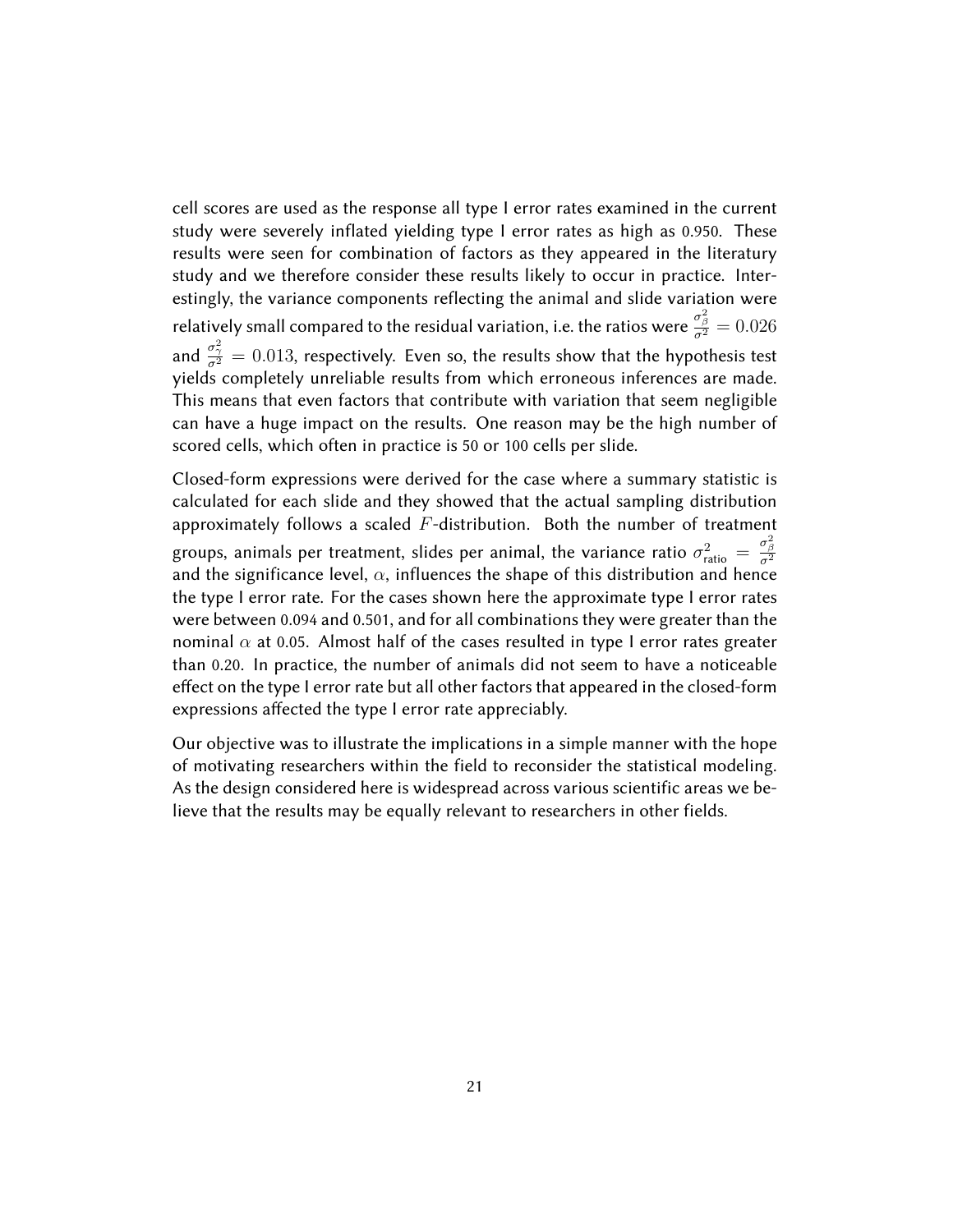# Appendices

## A  $\;$  Expectation and variance of  $Y_{ijk},\;{Y}_{ij\cdot},\;{Y}_{i\cdot\cdot}$  and  $\overline{Y}$ ...

In the following the expectation and variance of  $Y_{ijk},\overline{Y}_{ij\cdot},\overline{Y}_{i\cdot\cdot}$  and  $\overline{Y}$  ... is derived from model (2). All terms in the model are assumed to be independent and the following results are used:

Let  $X_1, X_2, ..., X_n$  be random variables and let  $T = \sum_{i=1}^n a_i X_i$ . Then

$$
E(T) = \sum_{i=1}^{n} a_i E(X_i)
$$
 (45)

and if  $X_1, X_2, ..., X_n$  are independent then

$$
\text{Var}(T) = \sum_{i=1}^{n} a_i^2 \text{Var}(X_i)
$$
 (46)

(Hogg et al., 2005)

### Expectation and variance of  $Y_{ijk}$

Given that

$$
Y_{ijk} = \mu + \tau_i + \beta_{j(i)} + \varepsilon_{(ij)k} \tag{47}
$$

then

$$
E(Y_{ijk}) = E(\mu) + E(\tau_i) + E(\beta_{j(i)}) + E(\varepsilon_{(ij)k})
$$
  
=  $\mu + \tau_i$  (48)

$$
\begin{aligned} \text{Var}(Y_{ijk}) &= \text{Var}(\mu) + \text{Var}(\tau_i) + \text{Var}\left(\beta_{j(i)}\right) + \text{Var}\left(\varepsilon_{(ij)k}\right) \\ &= \sigma_{\beta}^2 + \sigma^2 \end{aligned} \tag{49}
$$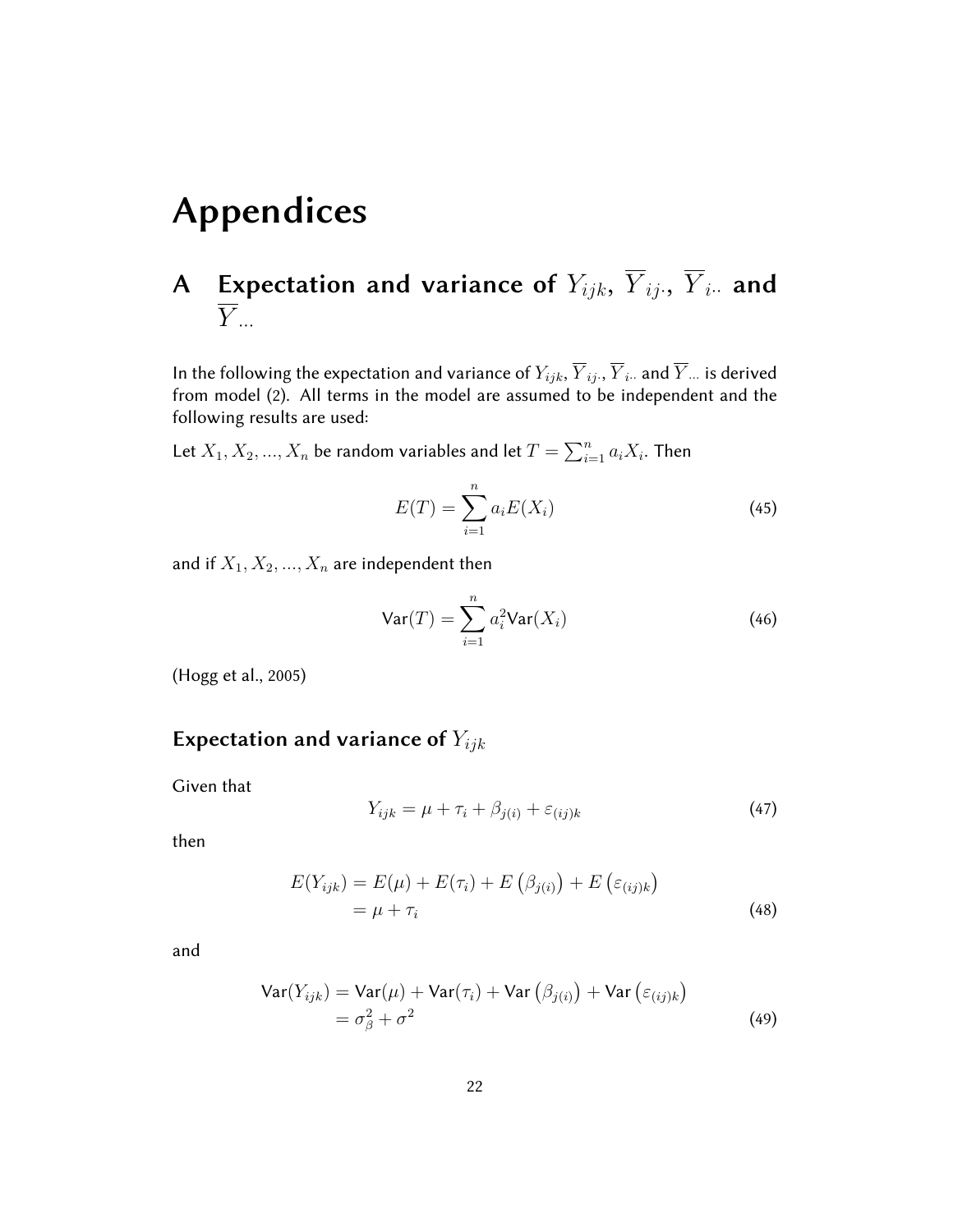# Expectation and variance of  $\overline{Y}_{ij\cdot}$

The group mean  $\overline{Y}_{ij\cdot}$  is obtained as

$$
\overline{Y}_{ij.} = \frac{1}{n} \sum_{k=1}^{n} Y_{ijk}
$$
\n
$$
= \frac{1}{n} \sum_{k=1}^{n} (\mu + \tau_i + \beta_{j(i)} + \varepsilon_{(ij)k})
$$
\n
$$
= \mu + \tau_i + \beta_{j(i)} + \frac{1}{n} \sum_{k=1}^{n} \varepsilon_{(ij)k}.
$$
\n(50)

Then

$$
E(\overline{Y}_{ij\cdot}) = E(\mu) + E(\tau_i) + E(\beta_{j(i)}) + E\left(\frac{1}{n}\sum_{k=1}^{n} \varepsilon_{(ij)k}\right)
$$
  
=  $\mu + \tau_i$  (51)

$$
\begin{aligned} \text{Var}(\overline{Y}_{ij\cdot}) &= \text{Var}(\mu) + \text{Var}(\tau_i) + \text{Var}\left(\beta_{j(i)}\right) + \text{Var}\left(\frac{1}{n}\sum_{k=1}^n \varepsilon_{(ij)k}\right) \\ &= \sigma_\beta^2 + \frac{\sigma^2}{n} \\ &= \frac{n\sigma_\beta^2 + \sigma^2}{n} \end{aligned} \tag{52}
$$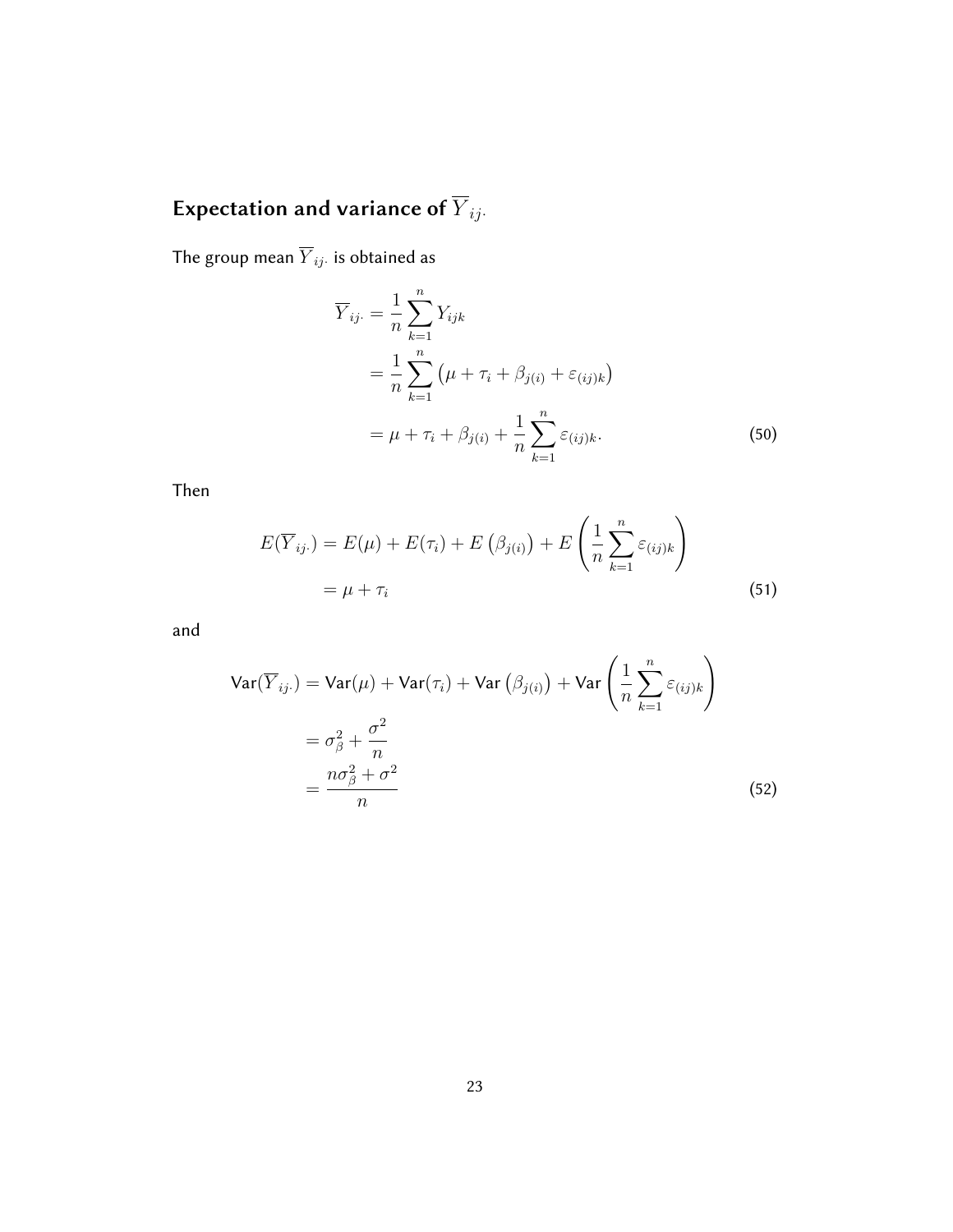# Expectation and variance of  $\overline{Y}_{i\cdot \cdot}$

b

The group mean  $\overline{Y}_{i\cdot \cdot}$  is obtained as

$$
\overline{Y}_{i..} = \frac{1}{bn} \sum_{j=1}^{b} \sum_{k=1}^{n} Y_{ijk}
$$
\n
$$
= \frac{1}{bn} \sum_{j=1}^{b} \sum_{k=1}^{n} (\mu + \tau_i + \beta_{j(i)} + \varepsilon_{(ij)k})
$$
\n
$$
= \mu + \tau_i + \frac{1}{b} \sum_{j=1}^{b} \beta_{j(i)} + \frac{1}{bn} \sum_{j=1}^{b} \sum_{k=1}^{n} \varepsilon_{(ij)k}.
$$
\n(53)

Then

$$
E(\overline{Y}_{i\cdot\cdot}) = E(\mu) + E(\tau_i) + E\left(\frac{1}{b}\sum_{j=1}^{b}\beta_{j(i)}\right) + E\left(\frac{1}{bn}\sum_{j=1}^{b}\sum_{k=1}^{n}\varepsilon_{(ij)k}\right)
$$
  
=  $\mu + \tau_i$  (54)

$$
\begin{split} \text{Var}(\overline{Y}_{i\cdot\cdot}) &= \text{Var}(\mu) + \text{Var}(\tau_i) + \text{Var}\left(\frac{1}{b}\sum_{j=1}^{b} \beta_{j(i)}\right) + \text{Var}\left(\frac{1}{bn}\sum_{j=1}^{b} \sum_{k=1}^{n} \varepsilon_{(ij)k}\right) \\ &= \frac{\sigma_{\beta}^{2}}{b} + \frac{\sigma^{2}}{bn} \\ &= \frac{n\sigma_{\beta}^{2} + \sigma^{2}}{bn} \end{split} \tag{55}
$$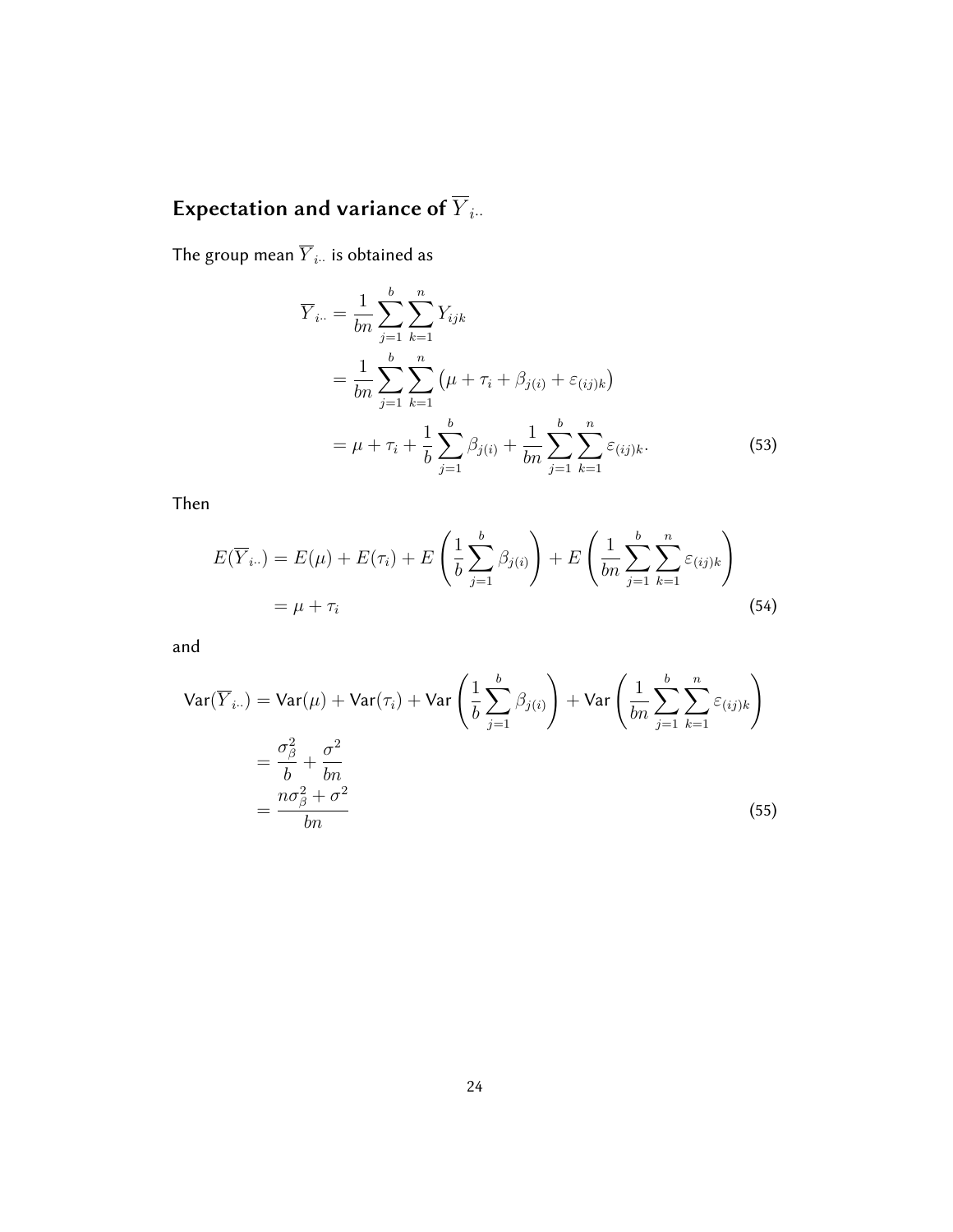## Expectation and variance of  $\overline{Y}_{\cdots}$

The group mean  $\overline{Y}$  *i*s obtained as

$$
\overline{Y}_{\cdots} = \frac{1}{abn} \sum_{i=1}^{a} \sum_{j=1}^{b} \sum_{k=1}^{n} Y_{ijk}
$$
\n
$$
= \frac{1}{abn} \sum_{i=1}^{a} \sum_{j=1}^{b} \sum_{k=1}^{n} (\mu + \tau_i + \beta_{j(i)} + \varepsilon_{(ij)k})
$$
\n
$$
= \mu + \frac{1}{a} \sum_{i=1}^{a} \tau_i + \frac{1}{ab} \sum_{i=1}^{a} \sum_{j=1}^{b} \beta_{j(i)} + \frac{1}{abn} \sum_{i=1}^{a} \sum_{j=1}^{b} \sum_{k=1}^{n} \varepsilon_{(ij)k}.
$$
\n(56)

Then

$$
E(\overline{Y}_{\cdots}) = E(\mu) + E\left(\frac{1}{a}\sum_{i=1}^{a}\tau_{i}\right) + E\left(\frac{1}{ab}\sum_{i=1}^{a}\sum_{j=1}^{b}\beta_{j(i)}\right) + E\left(\frac{1}{abn}\sum_{i=1}^{a}\sum_{j=1}^{b}\sum_{k=1}^{n}\varepsilon_{(ij)k}\right) = \mu
$$
\n(57)

and

$$
\begin{split} \text{Var}(\overline{Y}_{...}) &= \text{Var}(\mu) + \text{Var}\left(\frac{1}{a}\sum_{i=1}^{a}\tau_{i}\right) + \text{Var}\left(\frac{1}{ab}\sum_{i=1}^{a}\sum_{j=1}^{b}\beta_{j(i)}\right) \\ &+ \text{Var}\left(\frac{1}{abn}\sum_{i=1}^{a}\sum_{j=1}^{b}\sum_{k=1}^{n}\varepsilon_{(ij)k}\right) \\ &= \frac{\sigma_{\beta}^{2}}{ab} + \frac{\sigma^{2}}{abn} \\ &= \frac{n\sigma_{\beta}^{2} + \sigma^{2}}{abn} \end{split} \tag{58}
$$

## B Distribution of the sum of squares

In the following the distributions of the relevant sum of squares that appear in the  $F_{\text{anova}}$ -statistic presented in section 6 are derived. The results are based on the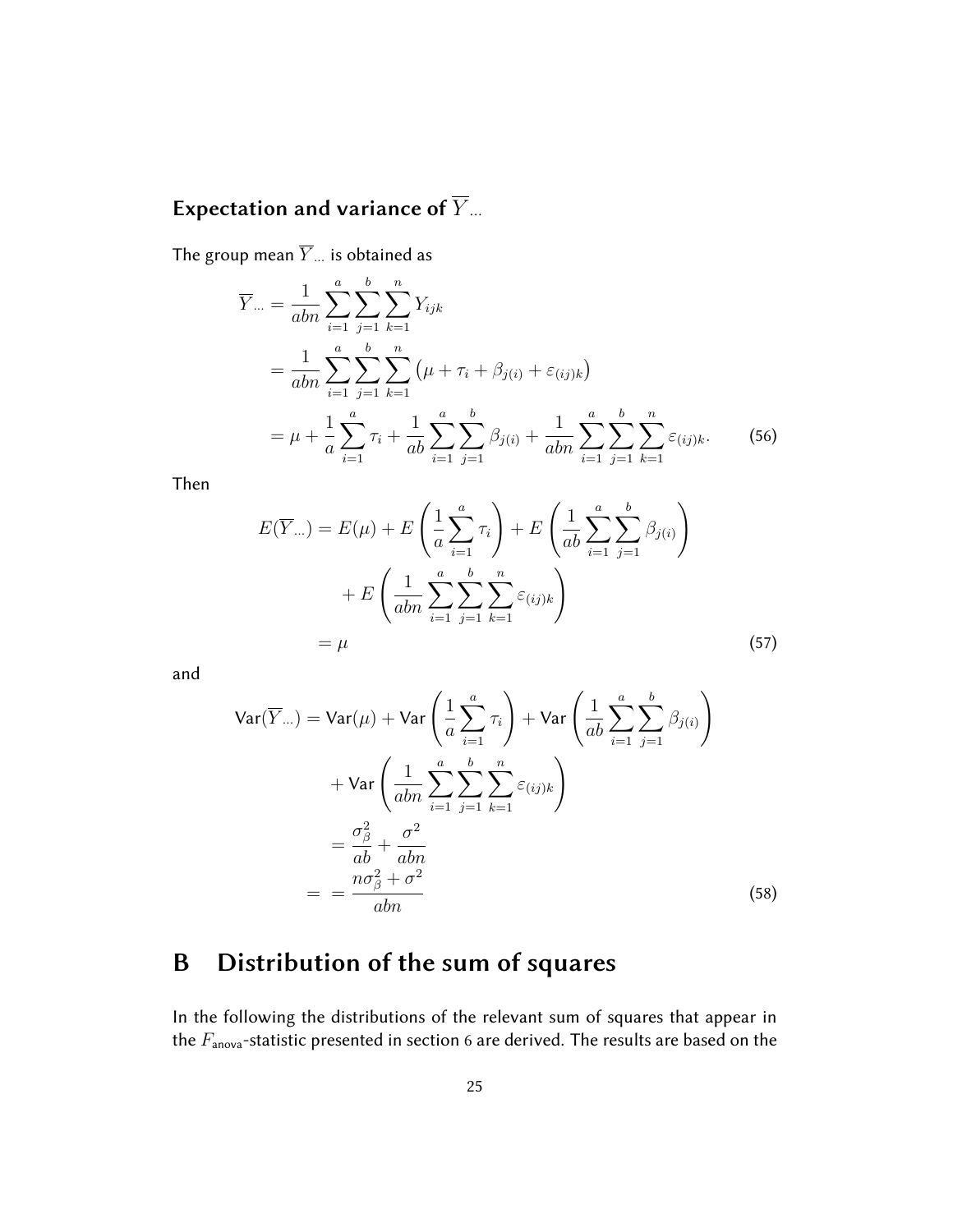definition of model (2) and the results obtained in appendix A.

**Distribution of** 
$$
\sum_{i=1}^{a} \sum_{j=1}^{b} \sum_{k=1}^{n} (Y_{ijk} - \overline{Y}_{ij.})^2
$$

According to (2) and (50) then

$$
Y_{ijk} - \overline{Y}_{ij} = \mu + \tau_i + \beta_{(i)j} + \varepsilon_{(ij)k} - \left(\mu + \tau_i + \beta_{(i)j} + \frac{1}{n} \sum_{k=1}^{n} \varepsilon_{(ij)k}\right)
$$

$$
= \varepsilon_{(ij)k} - \frac{1}{n} \sum_{k=1}^{n} \varepsilon_{(ij)k}
$$
(59)

Since  $\varepsilon_{(ij)k} \sim N(0, \sigma^2)$  and  $\frac{1}{n} \sum_{n=1}^n$  $k=1$  $\varepsilon_{(ij)k} \sim N\left(0, \frac{\sigma^2}{n}\right)$  $\left(\frac{\sigma^2}{n}\right)$  then  $\sum_{a}$  $i=1$  $\sum$ b  $j=1$  $\sum_{k=1}^n \Bigg($  $\varepsilon_{(ij)k} - \frac{1}{k}$  $\overline{n}$  $\sum_{n=1}^{\infty}$  $k=1$  $\varepsilon_{(ij)k}$  $\setminus^2$  $\sim \sigma^2 \chi^2 (ab(n-1))$  (60)

hence

$$
\sum_{i=1}^{a} \sum_{j=1}^{b} \sum_{k=1}^{n} (Y_{ijk} - \overline{Y}_{ij.})^2 \sim \sigma^2 \chi^2 (ab(n-1))
$$
 (61)

**Distribution of** 
$$
n \sum_{i=1}^{a} \sum_{j=1}^{b} (\overline{Y}_{ij.} - \overline{Y}_{i..})^2
$$

According to (50) and (53) then

$$
Y_{ij.} - \overline{Y}_{i..} = \mu + \tau_i + \beta_{(i)j} + \frac{1}{n} \sum_{k=1}^{n} \varepsilon_{(ij)k} - \left(\mu + \tau_i + \frac{1}{b} \sum_{j=1}^{b} \beta_{(i)j} + \frac{1}{bn} \sum_{j=1}^{b} \sum_{k=1}^{n} \varepsilon_{(ij)k}\right) = \beta_{(i)j} + \frac{1}{n} \sum_{k=1}^{n} \varepsilon_{(ij)k} - \frac{1}{b} \sum_{j=1}^{b} \left(\beta_{(i)j} + \frac{1}{n} \sum_{k=1}^{n} \varepsilon_{(ij)k}\right)
$$
(62)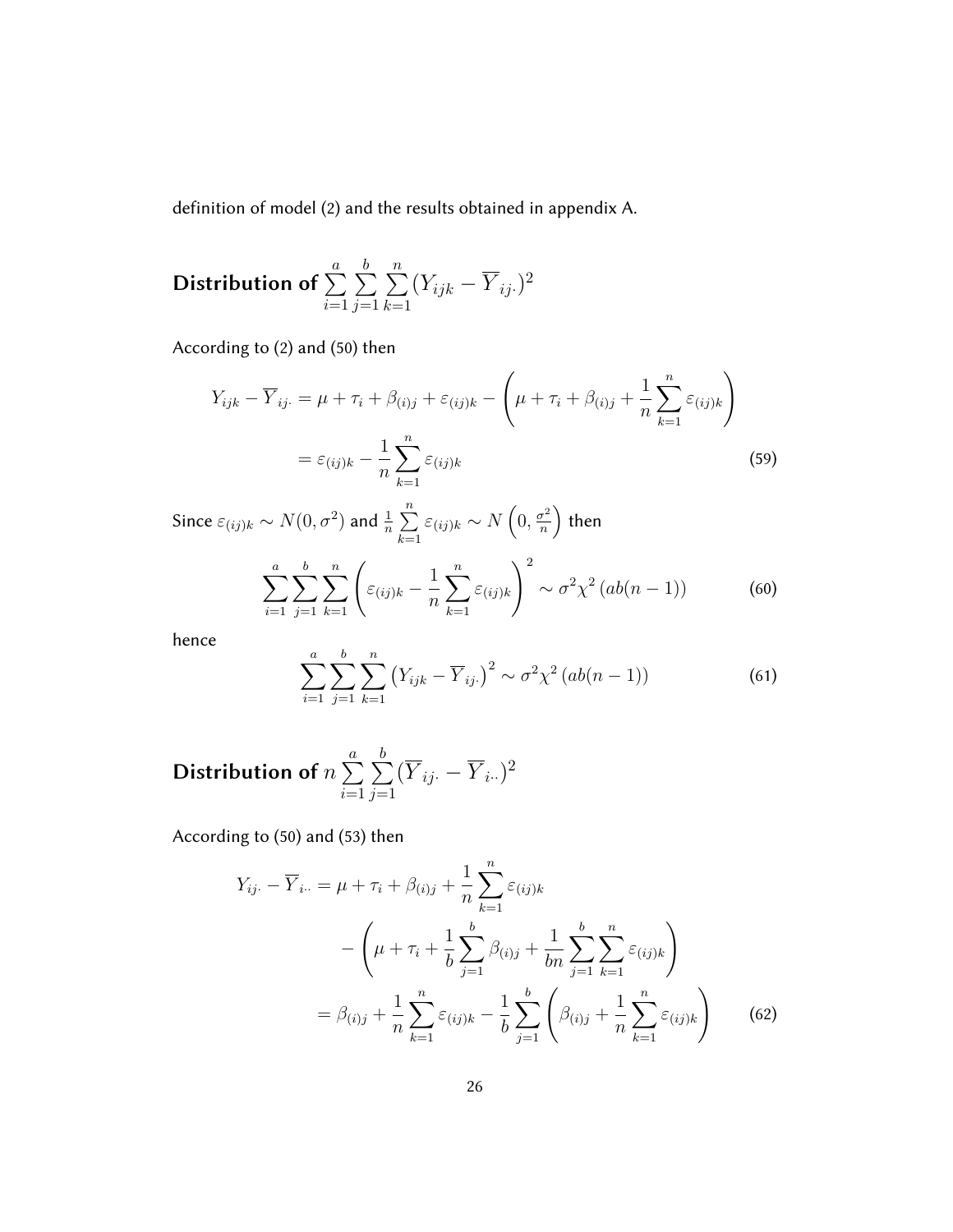where the last term is seen to an average of the first two terms. Also,

$$
\beta_{(i)j} + \frac{1}{n} \sum_{k=1}^{n} \varepsilon_{(ij)k} \sim N\left(0, \frac{n\sigma_{\beta}^{2} + \sigma^{2}}{n}\right),\tag{63}
$$

and

$$
\frac{1}{b} \sum_{j=1}^{b} \left( \beta_{(i)j} + \frac{1}{n} \sum_{k=1}^{n} \varepsilon_{(ij)k} \right) \sim N \left( 0, \frac{n\sigma_{\beta}^{2} + \sigma^{2}}{bn} \right)
$$
(64)

so that

$$
n\sum_{i=1}^{a} \sum_{j=1}^{b} (\overline{Y}_{ij.} - \overline{Y}_{i.})^2 \sim (n\sigma_{\beta}^2 + \sigma^2)\chi^2 (a(b-1))
$$
 (65)

#### Distribution of  $bn \sum$ a  $i=1$  $(\overline{Y}_{i\cdot\cdot}-\overline{Y}_{\cdot\cdot\cdot})^2$

According to (53) and (56) then

$$
Y_{i..} - \overline{Y}_{...} = \mu + \tau_i + \frac{1}{b} \sum_{j=1}^{b} \beta_{(i)j} + \frac{1}{bn} \sum_{j=1}^{b} \sum_{k=1}^{n} \varepsilon_{(ij)k} - \left(\mu + \frac{1}{a} \sum_{i=1}^{a} \tau_i + \frac{1}{ab} \sum_{i=1}^{a} \sum_{j=1}^{b} \beta_{(i)j} + \frac{1}{abn} \sum_{i=1}^{a} \sum_{j=1}^{b} \sum_{k=1}^{n} \varepsilon_{(ij)k}\right) = \tau_i + \frac{1}{b} \sum_{j=1}^{b} \beta_{(i)j} + \frac{1}{bn} \sum_{j=1}^{b} \sum_{k=1}^{n} \varepsilon_{(ij)k} - \frac{1}{a} \sum_{i=1}^{a} \left(\tau_i + \frac{1}{b} \sum_{j=1}^{b} \beta_{(i)j} + \frac{1}{bn} \sum_{j=1}^{b} \sum_{k=1}^{n} \varepsilon_{(ij)k}\right)
$$
(66)

where the last term is seen to be an average of the first three terms. Also,

$$
\tau_i + \frac{1}{b} \sum_{j=1}^b \beta_{(i)j} + \frac{1}{bn} \sum_{j=1}^b \sum_{k=1}^n \varepsilon_{(ij)k} \sim N\left(\tau_i, \frac{n\sigma_\beta^2 + \sigma^2}{bn}\right),\tag{67}
$$

$$
\frac{1}{a} \sum_{i=1}^{a} \left( \tau_i + \frac{1}{b} \sum_{j=1}^{b} \beta_{(i)j} + \frac{1}{bn} \sum_{j=1}^{b} \sum_{k=1}^{n} \varepsilon_{(ij)k} \right) \sim N\left( 0, \frac{n\sigma_{\beta}^{2} + \sigma^{2}}{abn} \right), \quad (68)
$$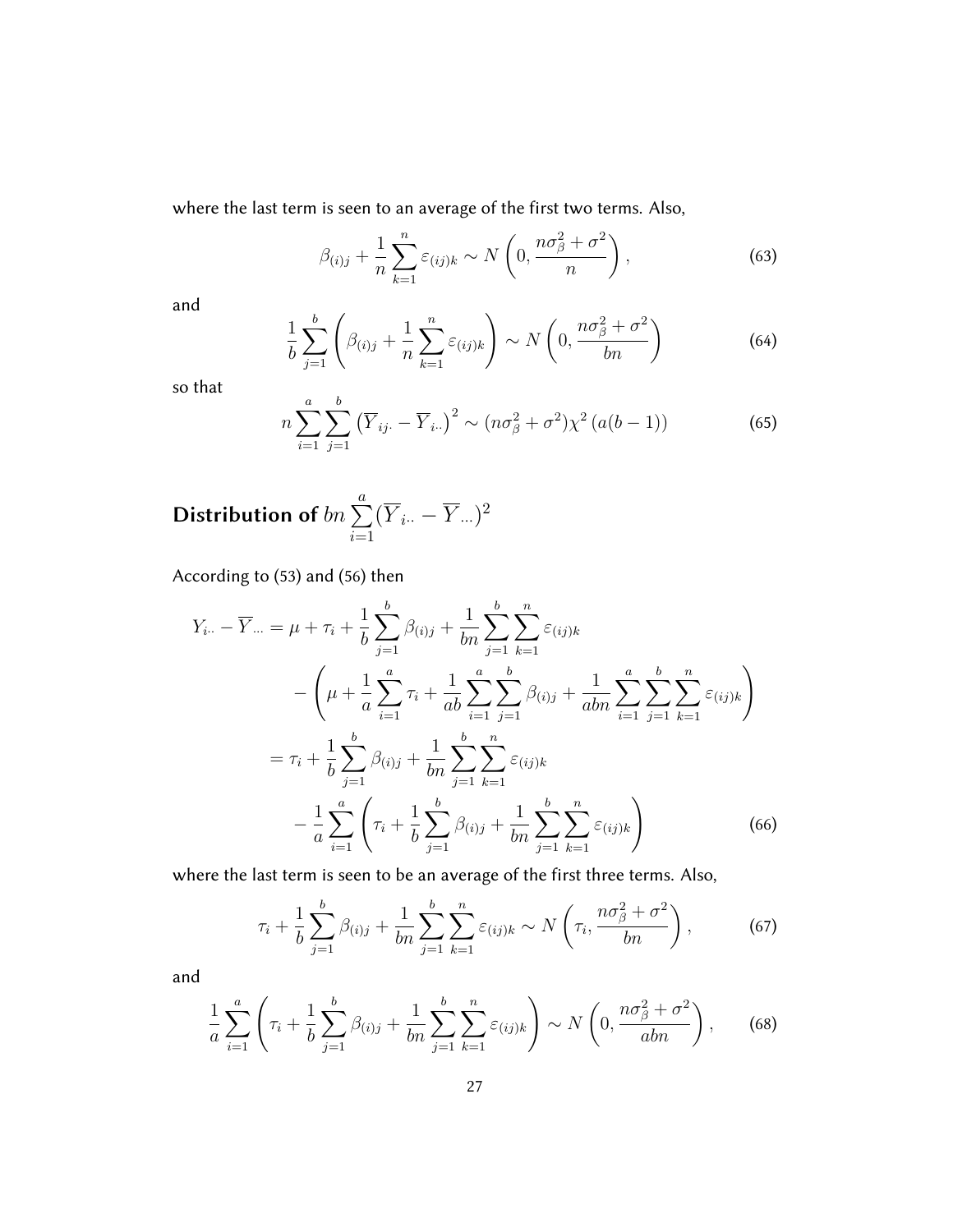so that

$$
bn\sum_{i=1}^{a} \left(\overline{Y}_{i\cdot\cdot} - \overline{Y}_{\cdot\cdot\cdot}\right)^{2} \sim (n\sigma_{\beta}^{2} + \sigma^{2})\chi^{2} \left(a - 1, \lambda\right),\tag{69}
$$

where

$$
\lambda = \frac{bn \sum_{i=1}^{n} \tau_i^2}{no\beta + \sigma^2}
$$
\n(70)

# C Approximate distribution of a linear combination of  $\chi^2$  variates

The sum of squares in the denominator of (21) can be partitioned as

$$
\sum_{i=1}^{a} \sum_{j=1}^{b} \sum_{k=1}^{n} (Y_{ijk} - \overline{Y}_{i..})^2 = n \sum_{i=1}^{a} \sum_{j=1}^{b} (\overline{Y}_{ij.} - \overline{Y}_{i..})^2 + \sum_{i=1}^{a} \sum_{j=1}^{b} \sum_{k=1}^{n} (Y_{ijk} - \overline{Y}_{ij.})^2
$$
\n(71)

which can be expressed as

$$
V = V_1 + V_2,\tag{72}
$$

where  $V_i \sim c_i \chi^2(\nu_i), i = 1, ..., 2$ . An exact distribution of V is given in Box (1954) and Satterthwaite (1941). However, a more accessible representation can be accomplished by means of the Welch-Satterthwaite approach, where the distribution of V is approximated by a scaled  $\chi^2$ -distribution. The scaling factor and the degrees of freedom of the  $\chi^2$ -distribution is found by matching the first two moments of  $V$  and the approximate distribution. In the following it will be utilized that  $E(\chi_m^2)=m$  and  $\textsf{Var}(\chi_m^2)=2m$  (Dobson, 2002; Johnson et al., 1994).

First, the distribution of V is approximated with a scaled  $\chi^2$ -distribution of the form

$$
V \sim c\chi^2(\nu). \tag{73}
$$

By equating the first two moments of V and  $c\chi^2(\nu)$  we get  $E(V_1 + V_2)$  =  $E(c\chi^2(\nu))$ , so that

$$
c_1\nu_1 + c_2\nu_2 = c\nu. \t\t(74)
$$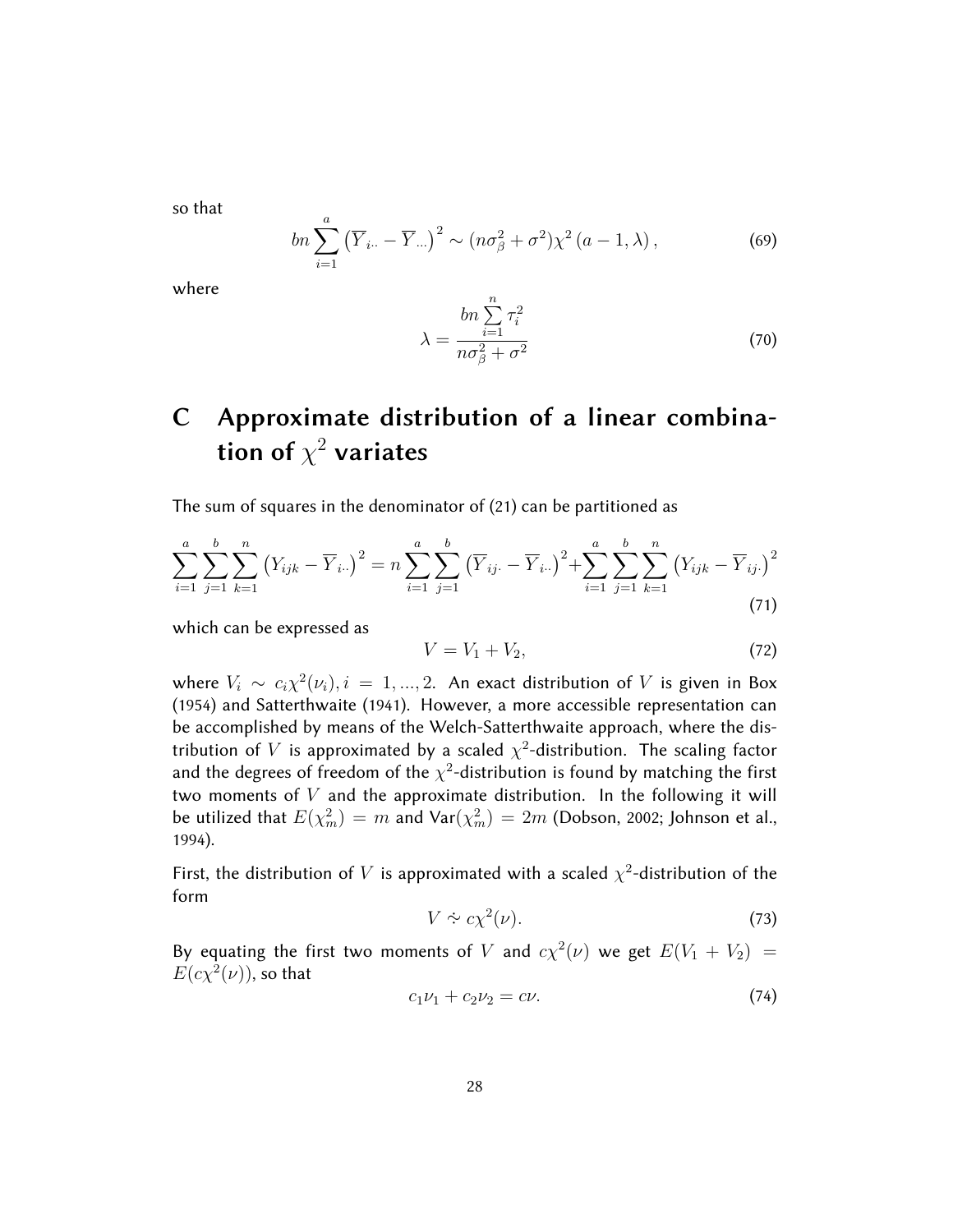Since  $V_1$  and  $V_2$  are independent (which can be shown using Fisher-Cochran's Theorem (Rao, 1973)), then  $\mathsf{Var}(V_1 + V_2) = \mathsf{Var}(c\chi^2(\nu))$ , so that

$$
2c_1^2\nu_1 + 2c_2^2\nu_2 = 2c^2\nu.
$$
\n(75)

The scaling factor,  $c$ , is found by inserting (74) into (75)

$$
2c_1^2\nu_1 + 2c_2^2\nu_2 = 2c(c_1\nu_1 + c_2\nu_2)
$$
\n(76)

so that

$$
c = \frac{c_1^2 \nu_1 + c_2^2 \nu_2}{c_1 \nu_1 + c_2 \nu_2}.
$$
\n(77)

The degrees of freedom,  $\nu$ , is obtained by inserting (77) in (74) and rearranging, so that  $\overline{2}$ 

$$
\nu = \frac{(c_1\nu_1 + c_2\nu_2)^2}{c_1^2\nu_1 + c_2^2\nu_2}.\tag{78}
$$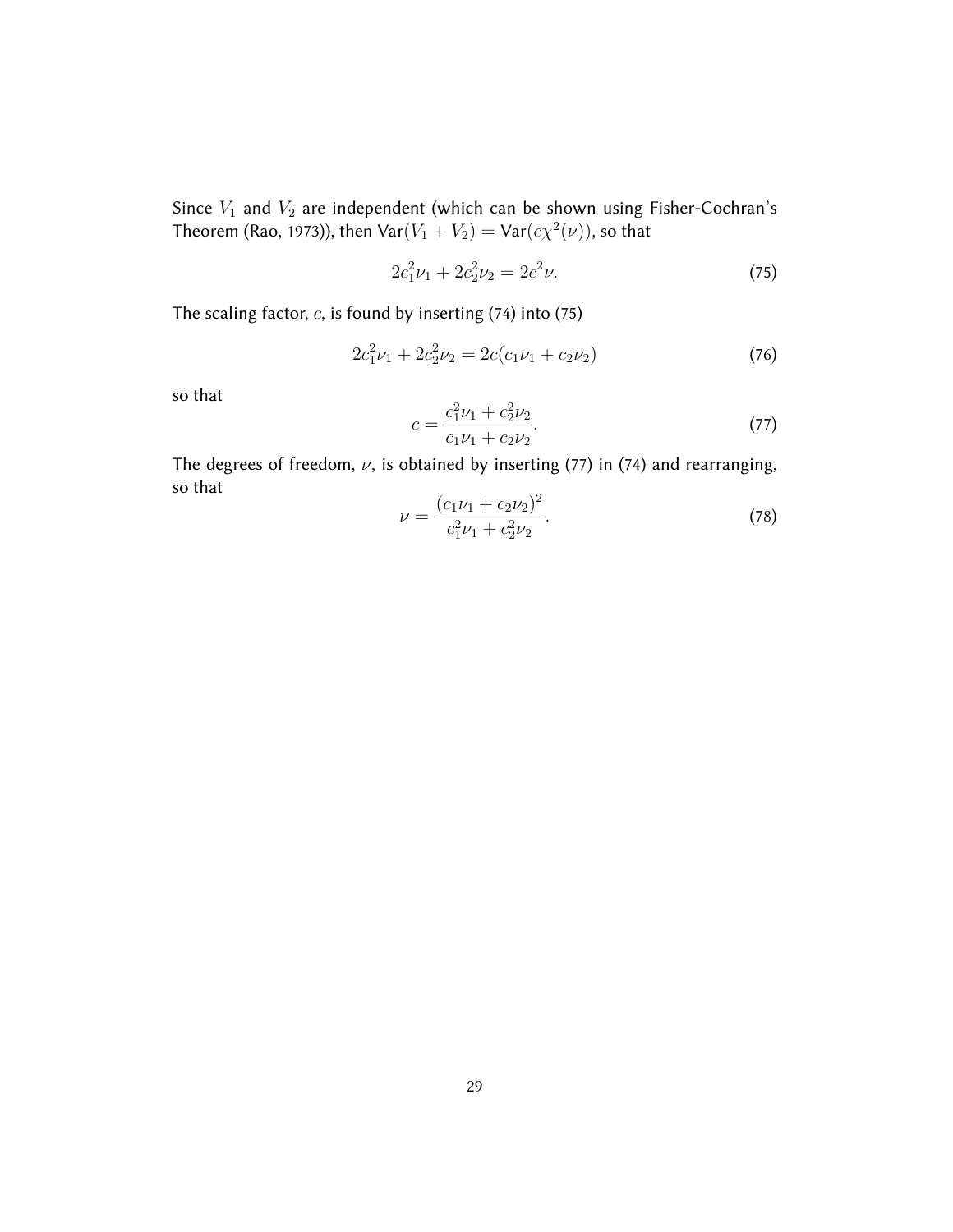### References

- Box, G. E. P. (1954). Some theorems on quadratic forms applied in the study of analysis of variance problems, I. effect of inequality of variance in the one-way classification. The Annals of Mathematical Statistics 25(2), 290–302.
- Bright, J., M. Aylott, S. Bate, H. Geys, P. Jarvis, J. Saul, and R. Vonk (2011). Recommendations on the statistical analysis of the comet assay. Pharmaceutical Statistics 10, 485–493.
- Dobson, A. J. (2002). An introduction to generalized linear models (second ed.). Texts in Statistical Science. USA: Chapman and Hall/CRC.
- Duez, P., G. Dehon, A. Kumps, and J. Dubois (2003). Statistics of the comet assay: a key to discriminate between genotoxic effects. Mutagenesis  $18(2)$ , 159–166.
- Ejchart, A. and N. Sadlej-Sosnowska (2003). Statistical evaluation and comparison of comet assay results. Mutation Research 534, 85–92.
- Hansen, M. K., A. K. Sharma, M. Dybdahl, J. Boberg, and M. Kulahci (2014). In vivo comet assay - statistical analysis and power calculations of mice testicular cells. Submitted.
- Hartmann, A., E. Agurell, C. Beevers, S. brendler Schwaab, B. Burlinson, P. Clay, A. Collins, A. Smith, G. Speit, V. Thybaud, and R. R. Tice (2003). Recommendations for conducting the *in vivo* alkaline Comet assay. Mutagenesis 18(1), 45–51.
- Hogg, R. V., J. W. McKean, and A. T. Craig (2005). Introduction to Mathematical Statistics (sixth ed.). USA: Prentice Hall.
- Jeggo, P. A. and M. Löbrich (2007). Dna double-strand breaks: their cellular and clinical impact? Oncogene 26, 7717–7719.
- Johnson, N. L., S. Kotz, and N. Balakrishnan (1994). Continuous univariate distributions (second ed.), Volume 1 of Wiley series in probability and mathematical statistics. John Wiley & Sons.
- Johnson, N. L., S. Kotz, and N. Balakrishnan (1995). Continuous univariate distributions (second ed.), Volume 2 of Wiley series in probability and mathematical statistics. John Wiley & Sons.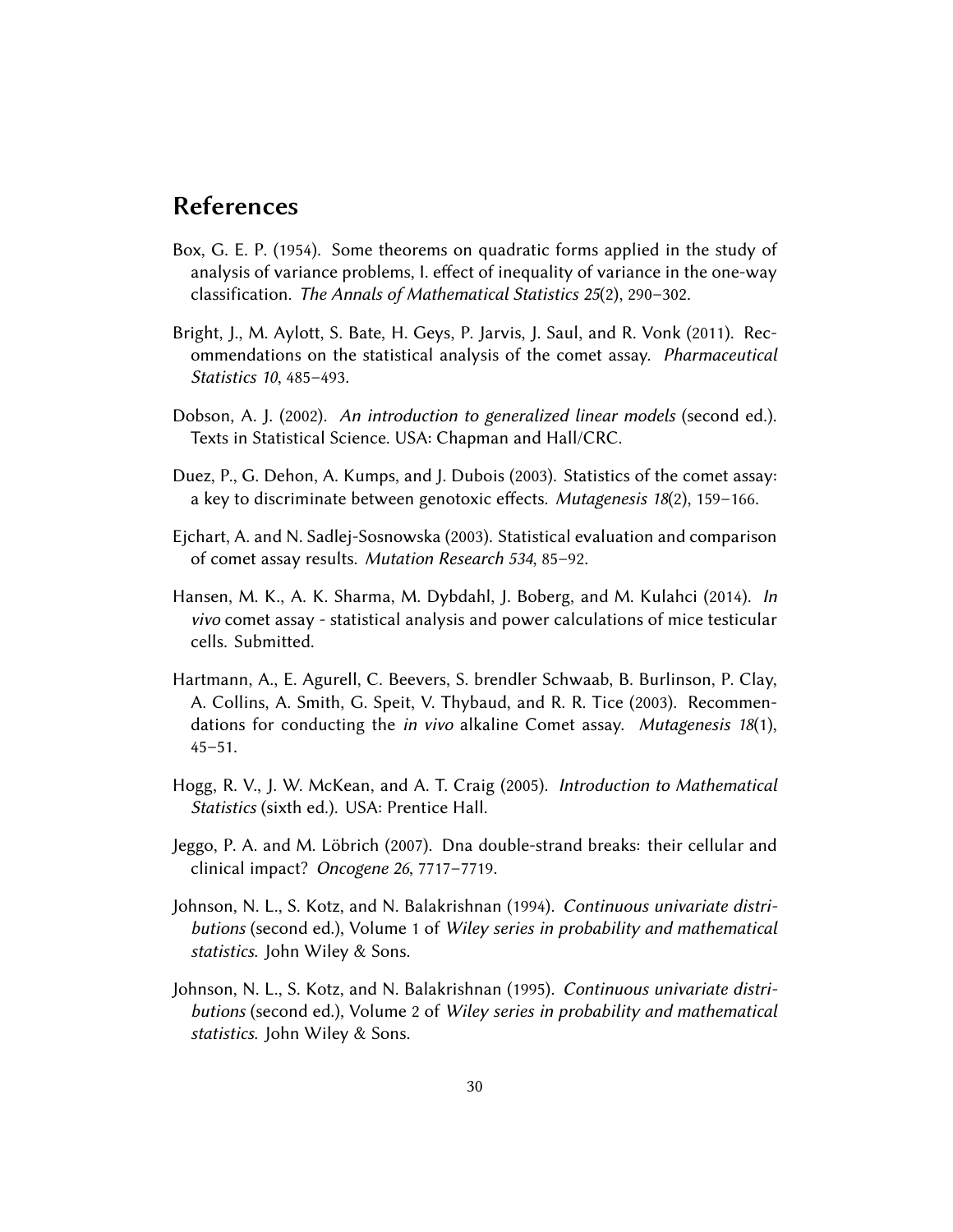- Johnson, R., J. Freund, and I. Miller (2010). Probability and Statistics for Engineers (eight ed.). Prentice Hall.
- Kumaravel, T. S. and A. N. Jha (2006). Reliable Comet assay measurements for detecting dna damage induced by ionising radiation and chemicals. Mutation Research 605, 7–16.
- Lovell, D. P. and T. Omori (2008). Statistical issues in the use of the comet assay. Mutagenesis 23(3), 171–182.
- Lovell, D. P., G. Thomas, and R. Dubow (1999). Issues related to the experimental design and subsequent statistical analysis of in vivo and in vitro comet studies. Teratogenesis, Carcinogenesis, and Mutagenesis 19, 109–119.
- Malta, L. G., F. G. Ghiraldini, R. Reis, M. do Vale Oliveira, L. B. Silva, and G. M. Pastore (2012). In vivo analysis of antigenotoxic and antimutagenic properties of two brazilian cerrado fruits and the identification of phenolic phytochemicals. Food Research International 49, 604–611.
- Montgomery, D. C. (2005). Design and Analysis of Experiments (sixth ed.). USA: John Wiley & Sons, Inc.
- Olive, P. L., J. P. Banáth, and R. E. Durand (1990). Heterogeneity in radiationinduced dna damage and repair in tumor and normal cells measured using the "Comet" assay. Radiation Research 122(1), 86–94.
- Pesarini, J. R., P. T. Zaninetti, M. O. Mauro, C. M. Carreira, J. B. Dichi, L. R. Ribeiro, M. S. Mantovani, and R. J. Oliveira (2013). Antimutagenic and anticarcinogenic effects of wheat bran in vivo. Genetics and Molecular Research 12(2), 1646–1659.
- Rao, C. R. (1973). Linear Statistical Inference and Its Applications (second ed.). Wiley series in probability and mathematical statistics. USA: John Wiley & Sons.
- Satterthwaite, F. E. (1941). Synthesis of variance. Psychometrika 6(5), 309-316.
- Verde, P. E., L. A. Geracitano, L. L. Amado, C. E. Rosa, A. Bianchini, and J. M. Monserrat (2006). Application of public-domain statistical analysis software for evaluation and comparison of comet assay data. Mutation Research 604, 71–82.
- Welch, B. L. (1938). The significance of the difference between two means when the population variances are unequal. Biometrika 29(3/4), 350–362.